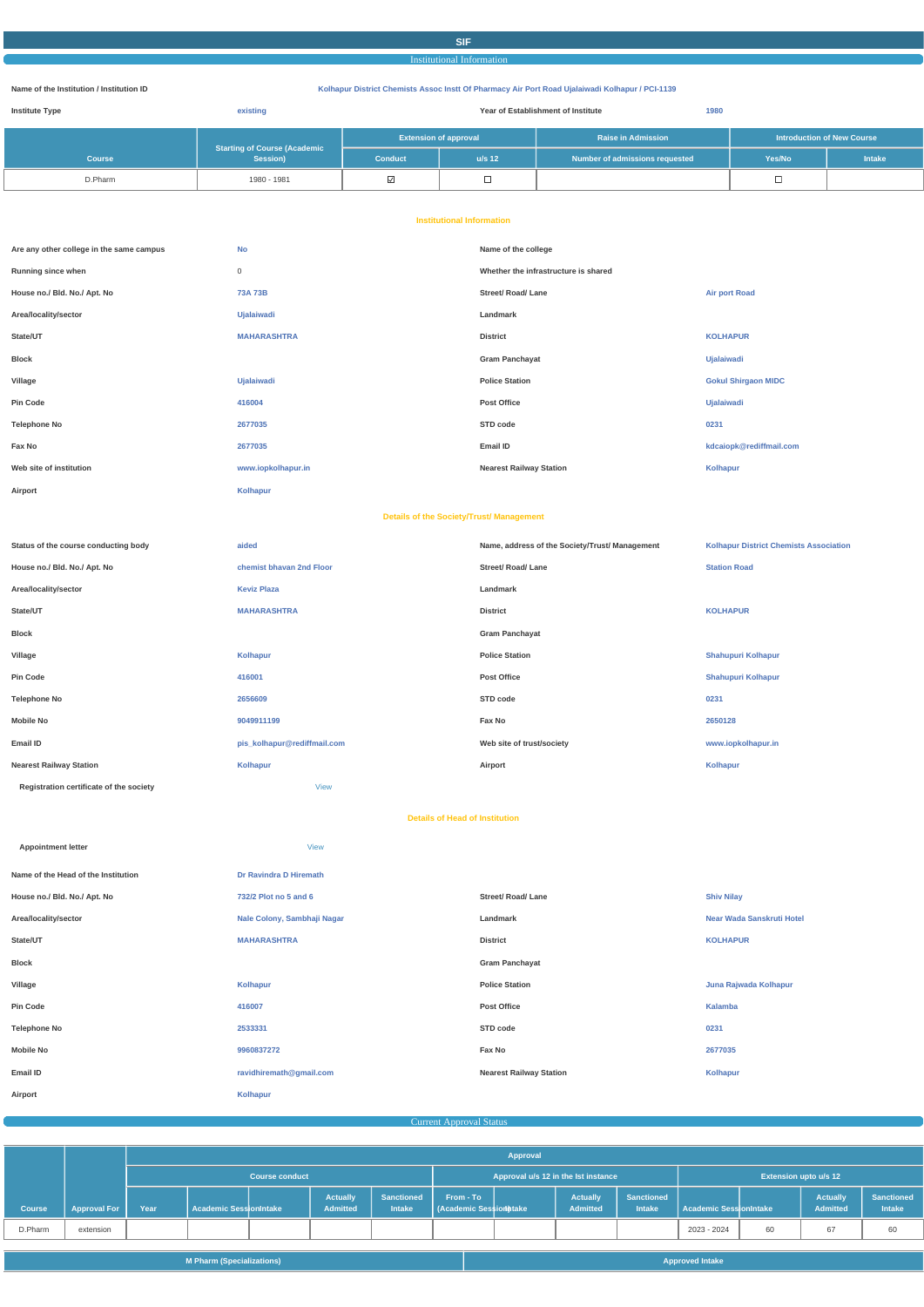#### Details of Pharmacy Educations Regulatory Charges for Affiliation Paid

| Name of The Course                                                               | Pharmacy Educations Regulatory Charges for Affiliation Paid up to |
|----------------------------------------------------------------------------------|-------------------------------------------------------------------|
| D.Pharm                                                                          | 2020                                                              |
| Uploaded Proof of Pharmacy Educations Regulatory Charges for Affiliation<br>paid | <b>View</b>                                                       |
| <b>No</b><br><b>Pending Service Tax Paid</b>                                     | <b>D.D Number</b>                                                 |
| D.D Date                                                                         | Amount(Rs.)                                                       |

## Admission details for the Past Three Years for the courses conducted by the institution

| <b>Name of The Course</b> | <b>Sanctioned intake</b> |               |             | <b>Actual No. of Admissions</b> |             |             | <b>Remarks</b>                                                                                                                               |
|---------------------------|--------------------------|---------------|-------------|---------------------------------|-------------|-------------|----------------------------------------------------------------------------------------------------------------------------------------------|
|                           | $2021 - 2022$            | $2020 - 2021$ | 2019 - 2020 | 2021 - 2022                     | 2020 - 2021 | 2019 - 2020 |                                                                                                                                              |
| D.Pharm                   | 60                       | 60            | 60          | 66                              | 67          | 60          | Economically weaker section four<br>and Tuition Fee Waiver Scheme<br>three admissions are also done Total<br>sixty seven admissions are done |

#### **Details of Examining Authority for the course**

| Name of The Course | <b>Examine Authority</b>                                                                    | <b>Email</b>        | <b>Phone Number</b> |  |  |  |  |
|--------------------|---------------------------------------------------------------------------------------------|---------------------|---------------------|--|--|--|--|
| D.Pharm            | The Registrar Maharashtra State Board of Technical Education<br>Kherwadi Bandra East Mumbai | secretary@msbte.com | 02226473980         |  |  |  |  |
|                    |                                                                                             |                     |                     |  |  |  |  |
|                    | <b>Accreditation Information</b>                                                            |                     |                     |  |  |  |  |

| <b>Accredited by NBA</b>  | $O$ Yes $\odot$ No |
|---------------------------|--------------------|
| <b>Accredited by NAAC</b> | $O$ Yes $\odot$ No |

|                                                                                                                                   | <b>Infrastructure Details</b>                        |                                                                            |                                 |  |
|-----------------------------------------------------------------------------------------------------------------------------------|------------------------------------------------------|----------------------------------------------------------------------------|---------------------------------|--|
|                                                                                                                                   |                                                      |                                                                            |                                 |  |
| <b>Independent Building Status</b>                                                                                                | <b>YES</b>                                           | Remarks                                                                    | <b>Independent building</b>     |  |
| <b>Separate Campus Status</b>                                                                                                     | <b>YES</b>                                           | Remarks                                                                    | Separate campus                 |  |
| Wing of another college Status                                                                                                    | <b>NO</b>                                            | Remarks                                                                    | Only building in campus         |  |
| <b>Multi Institutional Campus Status</b>                                                                                          | <b>NO</b>                                            | Remarks                                                                    | Only institute in campus        |  |
| Whether other Educational Institutions/Courses are also<br>being run by the Trust / Institution in the same Building /<br>campus? | <b>NO</b>                                            | Remarks                                                                    | Single course run               |  |
| <b>Availability of Land</b>                                                                                                       | 2.0 acres District HQ/Corporation/Municipality limit | <b>Status</b>                                                              | <b>YES</b>                      |  |
| Remarks                                                                                                                           | more than required                                   | Land Details to be in name of Trust and Society(Records<br>to be enclosed) | Own                             |  |
|                                                                                                                                   |                                                      | <b>Trust and Society Document</b>                                          | <b>View</b>                     |  |
| <b>Sale Deed Document</b>                                                                                                         | <b>View</b>                                          | Remarks                                                                    | sale deed translated in English |  |
| <b>Approved Building Plan Document</b>                                                                                            | <b>View</b>                                          | Remarks                                                                    | approved plan                   |  |
| Total Builtup area of the institution                                                                                             | 2280                                                 |                                                                            |                                 |  |
|                                                                                                                                   |                                                      |                                                                            |                                 |  |
| <b>Instructional area</b>                                                                                                         | 870                                                  | <b>Instructional area Document</b>                                         | <b>View</b>                     |  |
| Administrative area                                                                                                               | 220                                                  | <b>Administrative area Document</b>                                        | <b>View</b>                     |  |
| Amenities area                                                                                                                    | 369                                                  | <b>Amenities area Document</b>                                             | <b>View</b>                     |  |

**Circulation area 522 Circulation area Document** [View](https://dgpm.nic.in/institute/getmongoPdfFile.do?renreceiptid=c181a735-d430-4696-8b24-6623ea3dc014&tablename=circulationarea)

|  |  | Number of Class Rooms |
|--|--|-----------------------|
|  |  |                       |

| Name of The Course | <b>Required Area</b> | <b>Required No's</b> | <b>Available No's</b> | <b>Available Area in (Sq.mts)</b> |  |
|--------------------|----------------------|----------------------|-----------------------|-----------------------------------|--|
| D.Pharm            | 75 Sqmts             |                      |                       |                                   |  |

## **Laboratory Requirement Details Contract Contract Contract Contract Contract Contract Contract Contract Contract Contract Contract Contract Contract Contract Contract Contract Contract Contract Contract Contract Contract**

| S.No | <b>Total</b><br>  courses  <br>run by | No. of<br><b>Intake</b> |     | Dept of<br><b>Pharmaceutics</b> | Dept of<br>Pharmaceutical | <b>Chemistry</b> | Dept of<br>Pharmacology |      | Dept of<br>Pharmacognosy |      | <b>Dept of Pharmacy</b><br><b>Practice</b> |      | Dept of<br><b>Pharmaceutics</b>                                                                                                                                                                                                        |      | Dept of<br><b>Pharmaceutical</b><br><b>Chemistry</b> |      | Dept of<br>Pharmacology |      | Dept of<br><b>Pharmacognosy</b> |      | <b>Practice</b> | Dept of Pharmacy | <b>Total</b> |
|------|---------------------------------------|-------------------------|-----|---------------------------------|---------------------------|------------------|-------------------------|------|--------------------------|------|--------------------------------------------|------|----------------------------------------------------------------------------------------------------------------------------------------------------------------------------------------------------------------------------------------|------|------------------------------------------------------|------|-------------------------|------|---------------------------------|------|-----------------|------------------|--------------|
|      | the<br>Institution                    |                         | Reg | Avbl                            | Reg                       | <b>Avbl</b>      | Reg                     | Avbl | Req                      | Avbl | Rea                                        | Avbl | No.Labs   No.Labs   No.Labs   No.Labs   No.Labs   No.Labs   No.Labs   No.Labs   No.Labs   No.Labs   No.Labs   Required Available Required Available Required Available Required Available Required Available Required Availabl<br>area | area | area                                                 | area | area                    | area | area                            | area | area            | area             |              |
|      | D.Pharm                               | 60                      |     |                                 |                           |                  |                         |      |                          |      |                                            |      | 75                                                                                                                                                                                                                                     | 125  | 75                                                   |      | 75                      | 99   |                                 | 91   |                 |                  |              |

**Common Facilities Common Facilities**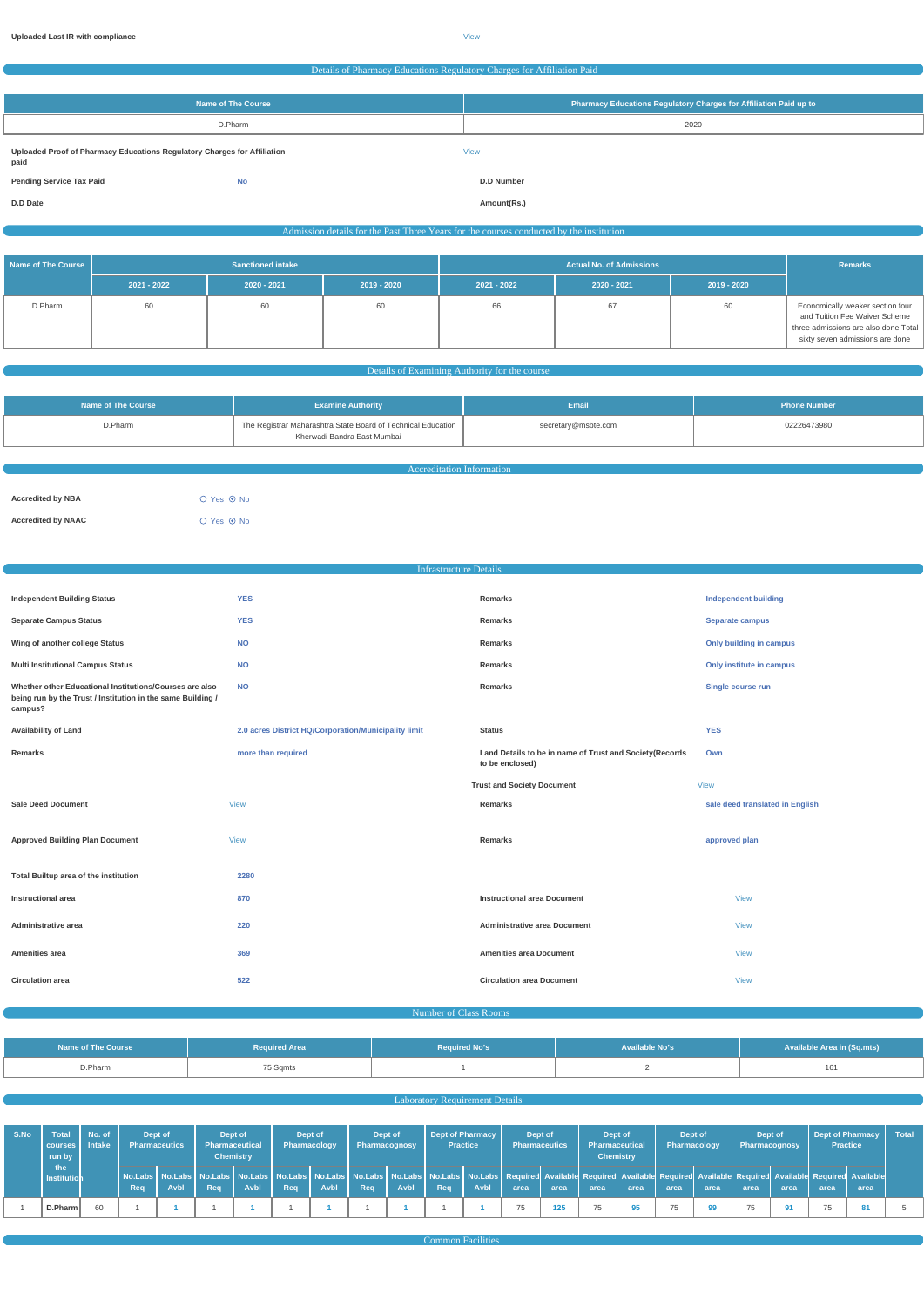| 50<br>Preparation Room for each lab (One room<br>10 sq mts (minimum)<br>5<br>can be shared by two labs, if it is in between<br>two labs)<br>80<br>Area of the Machine Room<br>80-100 Sq.mts<br>$\mathbf{1}$<br>Central Instrumentation Room<br>80 Sq.mts with A/C<br>$\mathbf 0$<br>$\mathbf 0$<br>Store Room - I<br>1 (Area 100 Sq mts)<br>100<br>$\mathbf{1}$<br>Store Room - II (For Inflammable chemicals)<br>1 (Area 20 Sq mts)<br>20<br>$\mathbf{1}$<br>First aid room<br>10 Sq.mts<br>12.1<br>$\mathbf{1}$ | <b>Available Area Sqmt's</b> |  |  |
|-------------------------------------------------------------------------------------------------------------------------------------------------------------------------------------------------------------------------------------------------------------------------------------------------------------------------------------------------------------------------------------------------------------------------------------------------------------------------------------------------------------------|------------------------------|--|--|
|                                                                                                                                                                                                                                                                                                                                                                                                                                                                                                                   |                              |  |  |
|                                                                                                                                                                                                                                                                                                                                                                                                                                                                                                                   |                              |  |  |
|                                                                                                                                                                                                                                                                                                                                                                                                                                                                                                                   |                              |  |  |
|                                                                                                                                                                                                                                                                                                                                                                                                                                                                                                                   |                              |  |  |
|                                                                                                                                                                                                                                                                                                                                                                                                                                                                                                                   |                              |  |  |
|                                                                                                                                                                                                                                                                                                                                                                                                                                                                                                                   |                              |  |  |
| 50<br>50 Sq.mts<br>Museum<br>$\mathbf{1}$                                                                                                                                                                                                                                                                                                                                                                                                                                                                         |                              |  |  |
| Animal house<br>80 Sq.mts<br>$\mathbf 0$<br>$\mathbf 0$                                                                                                                                                                                                                                                                                                                                                                                                                                                           |                              |  |  |
| Auditorium<br>250 to 300 Seating capacities<br>162<br>$\mathbf{1}$                                                                                                                                                                                                                                                                                                                                                                                                                                                |                              |  |  |
| Seminar hall<br>100 Seating capacity with AC facility<br>97.9<br>$\mathbf{1}$                                                                                                                                                                                                                                                                                                                                                                                                                                     |                              |  |  |
| Herbal Garden (Desirable)<br>Adequate Number of Medicinal Plants<br>100<br>$\mathbf{1}$                                                                                                                                                                                                                                                                                                                                                                                                                           |                              |  |  |
| Girl's Common Room (Essential)<br>60<br>60 Sq.mts<br>$\overline{1}$                                                                                                                                                                                                                                                                                                                                                                                                                                               |                              |  |  |
| Boy's Common Room (Essential)<br>60<br>60 Sq.mts<br>$\mathbf{1}$                                                                                                                                                                                                                                                                                                                                                                                                                                                  |                              |  |  |
| <b>Toilet Blocks for Boys</b><br>0.8 Sq.mt/student<br>$\overline{2}$<br>20                                                                                                                                                                                                                                                                                                                                                                                                                                        |                              |  |  |
| <b>Toilet Blocks for Girls</b><br>$\overline{2}$<br>20<br>0.8 Sq.mt/student                                                                                                                                                                                                                                                                                                                                                                                                                                       |                              |  |  |
| Drinking Water facility - Water Cooler<br>$\mathbf{1}$<br>$\overline{1}$<br>(Essential).                                                                                                                                                                                                                                                                                                                                                                                                                          |                              |  |  |
| Boy's Hostel (Desirable)<br>9 Sq .mts / Room Single occupancy<br>$\mathbf 0$<br>$\mathbf 0$                                                                                                                                                                                                                                                                                                                                                                                                                       |                              |  |  |
| Gir's Hostel (Desirable)<br>9 Sq .mts / Room (single occupancy) 20 Sq mts / Room (triple<br>$\mathsf{O}\xspace$<br>$\mathbf 0$<br>occupancy)                                                                                                                                                                                                                                                                                                                                                                      |                              |  |  |
| Power Backup Provision (Desirable)<br>$\overline{2}$<br>$\overline{2}$                                                                                                                                                                                                                                                                                                                                                                                                                                            |                              |  |  |

## Computer And Other Facilities

| <b>Item Name</b>                 | Required                         | Available No. | Available Area (in Sq mts) |  |  |
|----------------------------------|----------------------------------|---------------|----------------------------|--|--|
| Computer Room for B.Pharm Course | 01 (Area 75 Sq mts)              |               | 30                         |  |  |
| Computer (Latest Configuration)  | 1 system for every 10 students   | 31            |                            |  |  |
| Printers                         | 1 printer for every 10 computers |               |                            |  |  |
| Multi Media Projector            | 01                               |               |                            |  |  |
| Generator (5KVA)                 | 01                               |               |                            |  |  |

## Amenities Details

| <b>Amenities (Desirable) Name</b>        | Requirement as per Norms (in area) | Available No. | <b>Available Area (in Sq mts)</b> |
|------------------------------------------|------------------------------------|---------------|-----------------------------------|
| Principal quarters                       | 80 Sq. mts                         |               |                                   |
| Staff quarters                           | 16 x 80 Sq. mts                    |               |                                   |
| Canteen                                  | 100 Sq. mts                        |               | 100                               |
| Parking Area for staff and students      |                                    |               | 50                                |
| <b>Bank Extension Counter</b>            |                                    |               |                                   |
| Co operative Stores                      |                                    |               |                                   |
| <b>Guest House</b>                       | 80 Sq. mts                         |               |                                   |
| <b>Transport Facilities for students</b> |                                    |               | $\cap$                            |
| Medical Facility (First Aid) Essential   |                                    |               |                                   |

LABORATORIES

| Name of The Lab                        | No Of Labs | Area of Lab(Sq.Mts) |  |  |
|----------------------------------------|------------|---------------------|--|--|
| Department of Pharmaceutics            |            | 125                 |  |  |
| Department of Pharmaceutical Chemistry |            | 95                  |  |  |
| Department of Pharmacology             |            | 99                  |  |  |
| Department of Pharmacognosy            |            | 9 <sup>1</sup>      |  |  |
| Department of Pharmacy Practice        |            | 81                  |  |  |

| PHYSICAL INFRASTRUCTURE         |                |                        |            |  |  |  |  |  |  |
|---------------------------------|----------------|------------------------|------------|--|--|--|--|--|--|
|                                 |                |                        |            |  |  |  |  |  |  |
| <b>Own Building</b>             | <b>YES</b>     | <b>Rented Building</b> | <b>NO</b>  |  |  |  |  |  |  |
|                                 |                |                        |            |  |  |  |  |  |  |
| No. of Class rooms              | $\overline{2}$ |                        |            |  |  |  |  |  |  |
| <b>Administration area like</b> |                |                        |            |  |  |  |  |  |  |
|                                 |                |                        |            |  |  |  |  |  |  |
|                                 |                |                        |            |  |  |  |  |  |  |
| Museum                          | <b>YES</b>     | <b>Machine room</b>    | <b>YES</b> |  |  |  |  |  |  |
|                                 |                |                        |            |  |  |  |  |  |  |
| <b>Preparation room</b>         | <b>YES</b>     | Store room             | <b>YES</b> |  |  |  |  |  |  |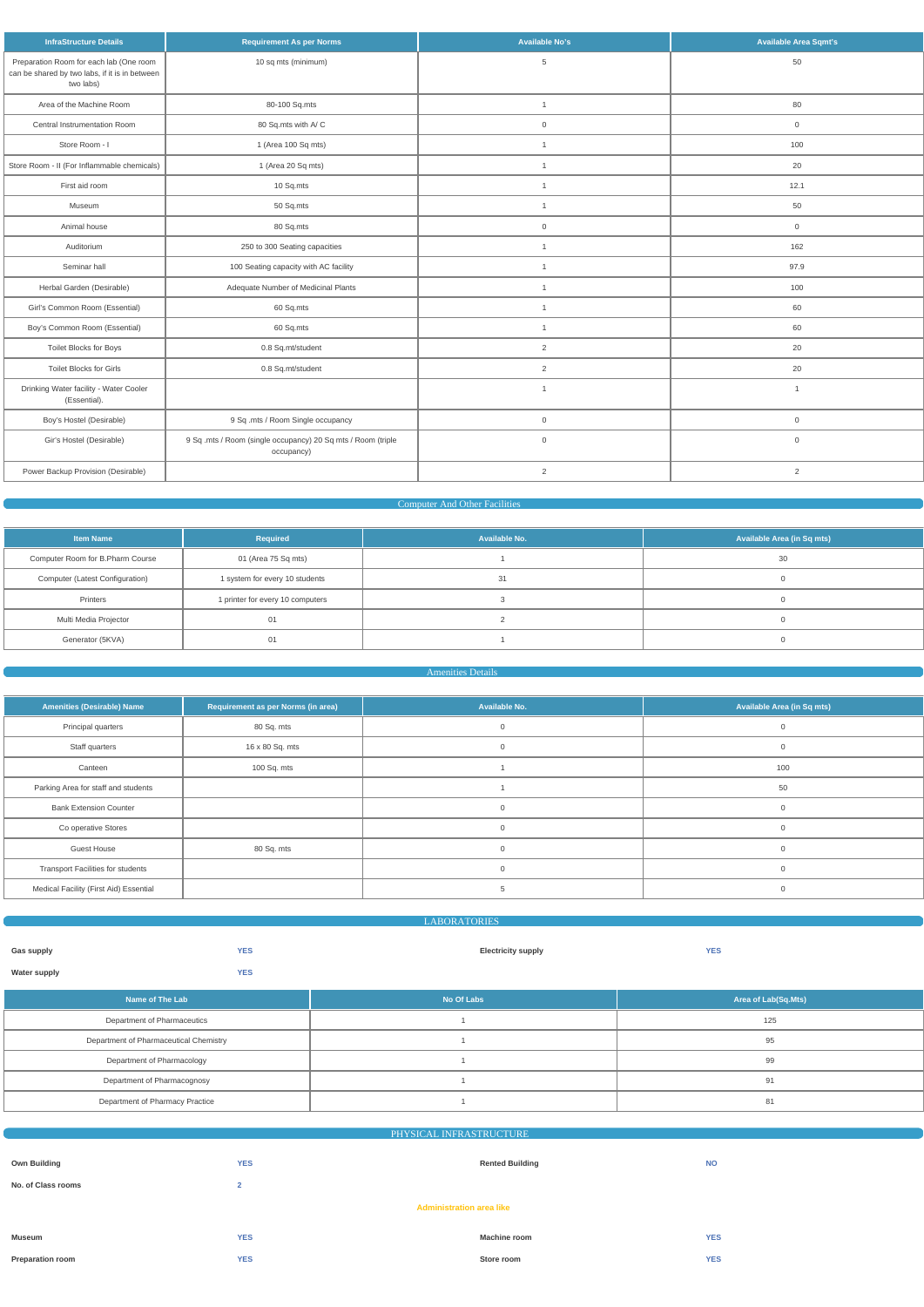$\rightarrow$ 

**Staff room YES**

#### **CURRICULUM**

| Name of The Course | <b>Sanctioned Intake</b> | <b>Student:Staff Ration Theory</b> | <b>Student:Staff Ration Practical</b> | <b>Examination Scheme</b> | Date of Commencement | Date of Completion |  |
|--------------------|--------------------------|------------------------------------|---------------------------------------|---------------------------|----------------------|--------------------|--|
| D.Pharm            |                          | 60:                                | 20:                                   | annual                    | 15-09-2021           | 31-05-2022         |  |

(Required ratio - Theory -> 60:1 and Practicals -> 20:1)

(If there are more than 20 students in a batch 2 staff members to be present provided the lab is spacious)

| Whether PCI curriculum is adopted? | <b>Yes</b> |             |
|------------------------------------|------------|-------------|
| <b>Enclose Calendar of Events</b>  |            | <b>View</b> |

**Enclose Time Table for all courses** [View](https://dgpm.nic.in/institute/getmongoPdfFile.do?renreceiptid=6d2eae96-dd56-4beb-a339-9356e4db9f2e&tablename=timetable)

#### Whether the prescribed numbers of classes are being conducted as per PCI norms

| <b>Name of the Course</b> | <b>Semester</b> | Name of The Subject                                 |                        | <b>Theory</b>         | <b>Practical</b>              |                              | <b>Tutorials</b>              |                              |  |
|---------------------------|-----------------|-----------------------------------------------------|------------------------|-----------------------|-------------------------------|------------------------------|-------------------------------|------------------------------|--|
|                           |                 |                                                     | Prescribed No of Hours | No of Hours Conducted | <b>Prescribed No of Hours</b> | <b>No of Hours Conducted</b> | <b>Prescribed No of Hours</b> | <b>No of Hours Conducted</b> |  |
| 1 D.Pharm                 |                 |                                                     |                        |                       |                               |                              |                               |                              |  |
|                           |                 | Pharmaceutics-I                                     | 75                     | 75                    | 100                           | 100                          | $\overline{0}$                |                              |  |
|                           |                 | Pharmaceutical Chemistry-I                          | 75                     | 75                    | 75                            | 75                           | $\overline{0}$                |                              |  |
|                           |                 | Pharmacognosy                                       | 75                     | 76                    | 75                            | 75                           | $\overline{0}$                |                              |  |
|                           |                 | Biochemistry & Clinical Pathology                   | 50                     | 53                    | 75                            | 75                           | $\overline{0}$                |                              |  |
|                           |                 | Human Anatomy & Physiology                          | 75                     | 77                    | 50                            | 50                           | $\overline{0}$                |                              |  |
|                           |                 | <b>Health Education &amp; Community</b><br>Pharmacy | 50                     | 52                    | $\mathbf 0$                   | $\mathbf 0$                  | $\overline{0}$                |                              |  |
| 2 D.Pharm                 |                 |                                                     |                        |                       |                               |                              |                               |                              |  |
|                           |                 | Pharmaceutics-II                                    | 75                     | 77                    | 100                           | 100                          | $\mathbf 0$                   |                              |  |
|                           |                 | Pharmaceutical Chemistry-II                         | 75                     | 103                   | 75                            | 75                           | $\overline{0}$                |                              |  |
|                           |                 | Pharmacology & Toxicology                           | 75                     | 81                    | 50                            | 50                           | $\overline{0}$                |                              |  |
|                           |                 | Pharmaceutical Jurisprudence                        | 50                     | 53                    | $\mathbf 0$                   | $\mathbf 0$                  | $\overline{0}$                |                              |  |
|                           |                 | Drug Store and Business Management                  | 75                     | 76                    | $\overline{0}$                | $\mathbf{0}$                 | $\overline{0}$                |                              |  |
|                           |                 | <b>Hospital and Clinical Pharmacy</b>               | 75                     | 83                    | 50                            | 50                           | $\overline{0}$                |                              |  |

Accepted Faculties

| S.No         | Full Name                               | Email                            | <b>Department Name</b> | Qualification                                 | Teaching Experience Date of Joining |            | <b>Designation</b> | <b>Mobile</b> | <b>Pharmacist</b><br><b>Registration No.</b> | <b>Validity of</b><br><b>Registration</b> | Photo |
|--------------|-----------------------------------------|----------------------------------|------------------------|-----------------------------------------------|-------------------------------------|------------|--------------------|---------------|----------------------------------------------|-------------------------------------------|-------|
|              | ABHIJEET<br>PRAKASH<br><b>SHIRGUPPE</b> | abhi.shirguppe@gmail.com Dept of | Pharmaceutics          | B.Pharm, D.Pharm,<br>M.Pharm<br>Pharmaceutics | 9 years 2 mons 41<br>days           | 01-07-2017 | Lecturer           | 9665356495    | 110012                                       | 31-12-2040                                |       |
| 2            | Amit Manohar<br>Belekar                 | amitbelekar19@gmail.com Dept of  | Pharmaceutics          | B.Pharm, D.Pharm,<br>M.Pharm<br>Pharmaceutics | 18 years 10 mons<br>44 days         | 14-09-2004 | Lecturer           | 9890730104    | 49309                                        | 31-12-2019                                |       |
| $\mathbf{3}$ | Harshawardhan<br><b>Vilas Patil</b>     | harshawardhan03@cmail.comept of  | Pharmacognosy          | B.Pharm, M.Pharm<br>Pharmaceutics             | 3 years 7 mons 17<br>days           | 01-07-2018 | Lecturer           | 7709960707    | 150169                                       | 31-12-2043                                |       |

| 4 | Kedar Pandurang<br>Jadhav | kedarjadhav28@gmail.compt of Pharmacy | Practice                               | B.Pharm, M.Pharm<br>Pharmaceutics | 3 years 7 mons 17<br>days  | 01-07-2018 | Lecturer | 9970760450 | 117763 | 31-12-2041 |  |
|---|---------------------------|---------------------------------------|----------------------------------------|-----------------------------------|----------------------------|------------|----------|------------|--------|------------|--|
| C | PRADIP DEU<br>RAJMANE     | rajpradip73@gmail.com                 | Dept of<br>Pharmaceutical<br>Chemistry | <b>B.Pharm</b>                    | 19 years 2 mons<br>16 days | 14-09-2004 | Lecturer | 9372476580 | 35928  | 31-12-2019 |  |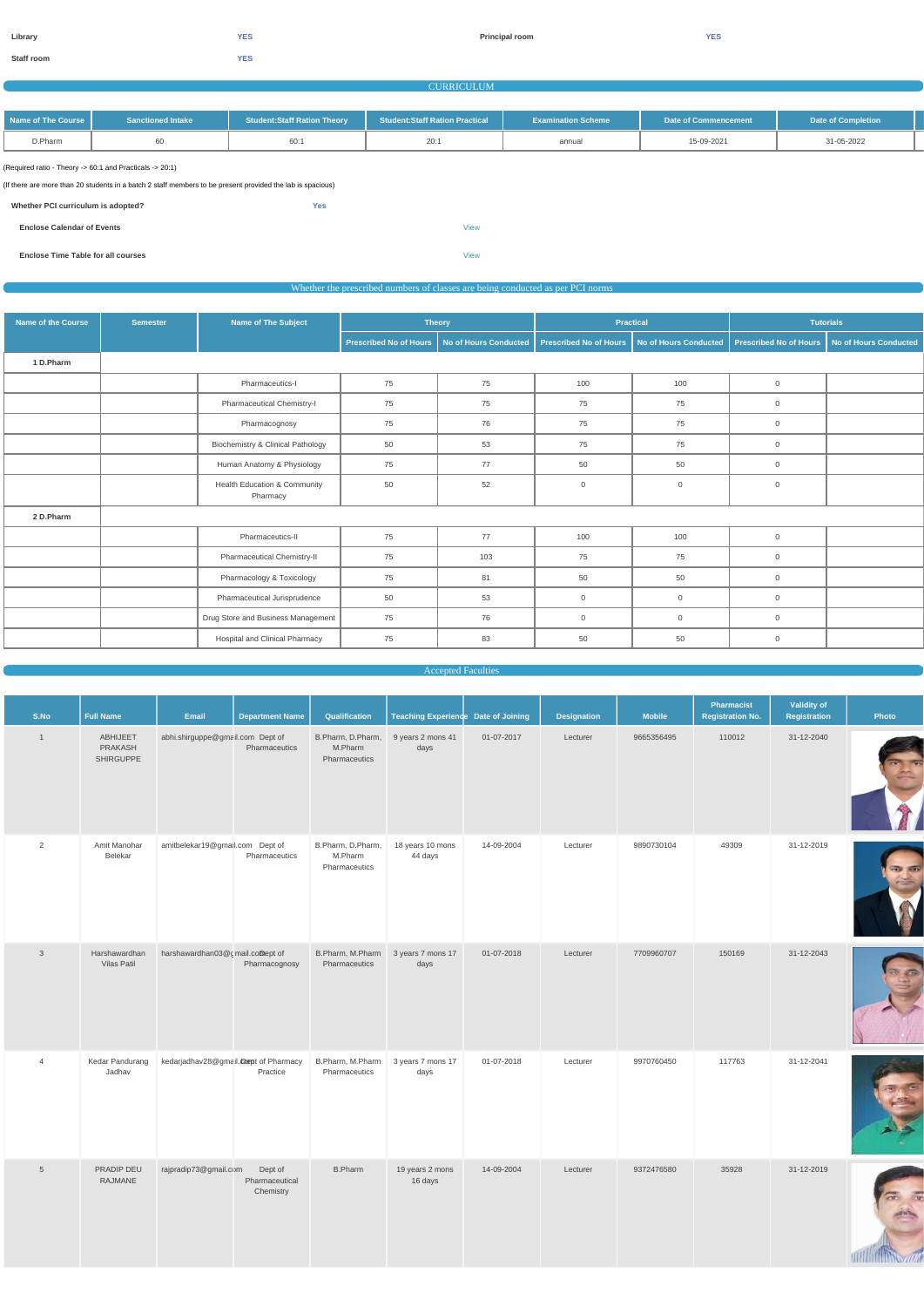| 6              | Prashant<br>Sanjeevrao Salian | prashantsalian31@gmail.comDept of     | Pharmaceutics               | <b>B.Pharm</b>                                        | 31 years 5 mons<br>17 days  | 01-09-1990 | Lecturer  | 8928833331 | 243120 | 31-03-2019 |  |
|----------------|-------------------------------|---------------------------------------|-----------------------------|-------------------------------------------------------|-----------------------------|------------|-----------|------------|--------|------------|--|
| $\overline{7}$ | Ranjeet Shankar<br>Koli       | ranjeetkdca@gmail.comDept of Pharmacy | Practice                    | <b>B.Pharm</b>                                        | 3 years 7 mons 17<br>days   | 01-07-2018 | Lecturer  | 9420100662 | 110203 | 31-12-2040 |  |
| 8              | Ravindra D<br>Hiremath        | ravidhiremath@gmail.com Dept of       | Pharmaceutical<br>Chemistry | B.Pharm, M.Pharm<br>Pharmaceutical<br>Chemistry, Ph D | 23 years 8 mons<br>100 days | 04-10-2021 | Principal | 9960837272 | 51206  | 31-12-2029 |  |

#### Faculty Workload

| S.No           | <b>Faculty Name</b>        | <b>Department</b>     | <b>Designation</b> | <b>Course</b> | Academic<br><b>Session</b> | Year           | <b>Subject</b>                        | <b>Theory</b><br>(Number<br><sub>of</sub><br><b>Hours</b><br>per<br>week<br>including<br>tutorials) | <b>Practical</b><br>(Number<br>of<br><b>Hours</b><br>per<br>week) | <b>Remarks</b>                                                 |
|----------------|----------------------------|-----------------------|--------------------|---------------|----------------------------|----------------|---------------------------------------|-----------------------------------------------------------------------------------------------------|-------------------------------------------------------------------|----------------------------------------------------------------|
| $\overline{1}$ | ABHIJEET PRAKASH SHIRGUPPE | Dept of Pharmaceutics | Lecturer           | D.Pharm 2019- | 2020                       | 2              | Pharmaceutics-II                      | $00\,$                                                                                              | 12                                                                | ALL<br><b>BATCHE</b><br>PRACTIC                                |
|                |                            | Dept of Pharmaceutics | Lecturer           | D.Pharm       | $2021 -$<br>2022           | 2              | Pharmaceutics-II                      | $00\,$                                                                                              | 12                                                                | ALL<br><b>BATCHE</b><br>PRACTIC                                |
|                |                            | Dept of Pharmaceutics | Lecturer           | D.Pharm       | $2021 -$<br>2022           | $\overline{1}$ | Health Education & Community Pharmacy | $\overline{2}$                                                                                      | $00\,$                                                            | ONLY<br><b>THEORY</b>                                          |
|                |                            | Dept of Pharmaceutics | Lecturer           | D.Pharm       | $2021 -$<br>2022           | $\overline{2}$ | Pharmaceutical Chemistry-II           | $\overline{4}$                                                                                      | $00\,$                                                            | ONLY<br><b>THEORY</b>                                          |
|                |                            | Dept of Pharmaceutics | Lecturer           | D.Pharm       | 2019-<br>2020              | $\mathbf{1}$   | Health Education & Community Pharmacy | $\overline{2}$                                                                                      | $00\,$                                                            | ONLY<br><b>THEORY</b>                                          |
|                |                            | Dept of Pharmaceutics | Lecturer           | D.Pharm       | 2019-<br>2020              | 2              | Pharmaceutical Chemistry-II           | $\overline{4}$                                                                                      | $00\,$                                                            | ONLY<br><b>THEORY</b>                                          |
| $\overline{2}$ | Amit Manohar Belekar       | Dept of Pharmaceutics | Lecturer           | D.Pharm       | 2020-<br>2021              | $\overline{2}$ | Pharmacology & Toxicology             | $\mathbf{3}$                                                                                        | $\overline{0}$                                                    | Only<br>theory                                                 |
|                |                            | Dept of Pharmaceutics | Lecturer           | D.Pharm       | 2019-<br>2020              | 2              | Pharmacology & Toxicology             | 03                                                                                                  | $00\,$                                                            | Only<br>theory<br>work<br>load                                 |
|                |                            | Dept of Pharmaceutics | Lecturer           | D.Pharm       | 2019-<br>2020              | $\mathbf{1}$   | Pharmaceutics-I                       | 03                                                                                                  | 12                                                                | Pharmace<br>I theory<br>and<br>practicals<br>of all<br>batches |
|                |                            | Dept of Pharmaceutics | Lecturer           | D.Pharm 2021- | 2022                       | 2              | Pharmacology & Toxicology             | 3                                                                                                   | $\overline{0}$                                                    | Only<br>theory                                                 |
|                |                            | Dept of Pharmaceutics | Lecturer           | D.Pharm       | $2021 -$<br>2022           | $\mathbf{1}$   | Pharmaceutics-I                       | $\mathbf{3}$                                                                                        | 12                                                                | Both<br>theory<br>and<br>practical                             |
|                |                            | Dept of Pharmaceutics | Lecturer           | D.Pharm       | 2020-<br>2021              | $\mathbf{1}$   | Pharmaceutics-I                       | $\mathbf{3}$                                                                                        | 12                                                                | Both<br>theory<br>and<br>practical                             |
| $\mathbf{3}$   | Harshawardhan Vilas Patil  | Dept of Pharmacognosy | Lecturer           | D.Pharm 2019- | 2020                       | $\overline{2}$ | Drug Store and Business Management    | $\mathbf{3}$                                                                                        | $\sqrt{0}$                                                        | AS per<br><b>MSBTE</b>                                         |
|                |                            | Dept of Pharmacognosy | Lecturer           | D.Pharm       | 2019-<br>2020              | $\mathbf{1}$   | Pharmacognosy                         | $\mathbf{3}$                                                                                        | 9                                                                 | As per<br><b>MSBTE</b>                                         |
|                |                            | Dept of Pharmacognosy | Lecturer           | D.Pharm       | 2019-<br>2020              | $\overline{2}$ | <b>Hospital and Clinical Pharmacy</b> | $\sqrt{0}$                                                                                          | $\overline{2}$                                                    | <b>Divided</b><br>with<br>other<br>faculty                     |
|                |                            | Dept of Pharmacognosy | Lecturer           | D.Pharm 2021- | 2022                       | $\overline{1}$ | Pharmacognosy                         | 03                                                                                                  | 09                                                                | as per<br><b>MSBTE</b>                                         |
|                |                            | Dept of Pharmacognosy | Lecturer           | D.Pharm       | $2021 -$<br>2022           | $\overline{2}$ | Drug Store and Business Management    | 03                                                                                                  | $00\,$                                                            | as per<br><b>MSBTE</b>                                         |
|                |                            | Dept of Pharmacognosy | Lecturer           | D.Pharm       | $2021 -$<br>2022           | 2              | <b>Hospital and Clinical Pharmacy</b> | $00\,$                                                                                              | 02                                                                | As per<br><b>MSBTE</b><br>divided<br>with<br>other<br>faculty  |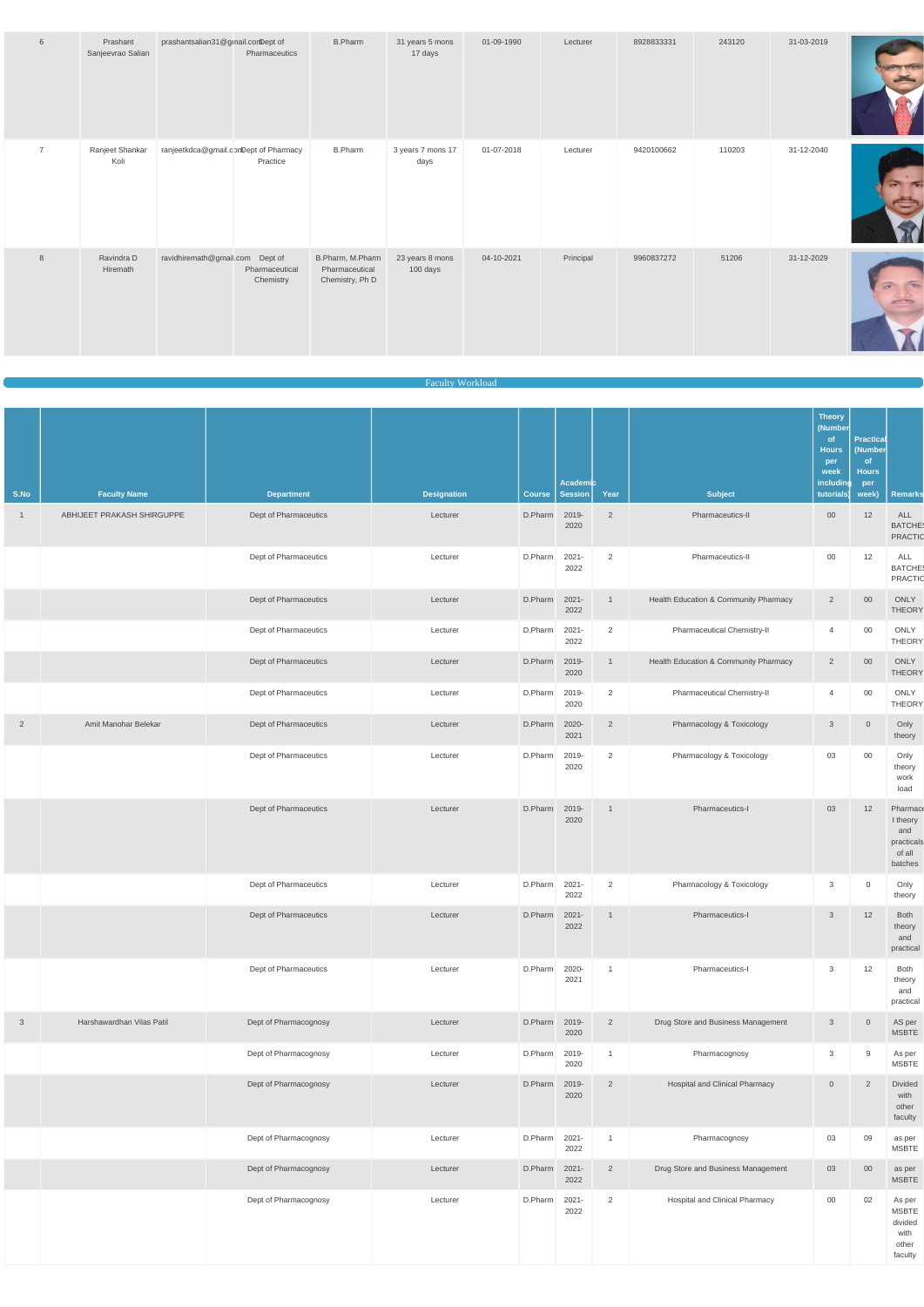| $\overline{4}$ | Kedar Pandurang<br>Jadhav     | Dept of Pharmacy<br>Practice           | Lecturer  | D.Pharm                  | 2019-2020 | $\overline{1}$ | Biochemistry &<br><b>Clinical Pathology</b>       | $00\,$              | 09                  | Batch A B C                                                                   |
|----------------|-------------------------------|----------------------------------------|-----------|--------------------------|-----------|----------------|---------------------------------------------------|---------------------|---------------------|-------------------------------------------------------------------------------|
|                |                               | Dept of Pharmacy<br>Practice           | Lecturer  | D.Pharm                  | 2021-2022 | $\mathbf{1}$   | Biochemistry &<br><b>Clinical Pathology</b>       | $00\,$              | 09                  | As per MSBTE                                                                  |
|                |                               | Dept of Pharmacy<br>Practice           | Lecturer  | D.Pharm                  | 2019-2020 | $\overline{2}$ | Pharmaceutical<br>Chemistry-II                    | $00\,$              | 09                  | Batch A B C                                                                   |
|                |                               | Dept of Pharmacy<br>Practice           | Lecturer  | D.Pharm                  | 2021-2022 | $\overline{2}$ | Pharmaceutical<br>Chemistry-II                    | $00\,$              | 09                  | As per MSBTE                                                                  |
| $\overline{5}$ | PRADIP DEU<br><b>RAJMANE</b>  | Dept of<br>Pharmaceutical<br>Chemistry | Lecturer  | D.Pharm                  | 2021-2022 | $\overline{1}$ | Pharmaceutical<br>Chemistry-I                     | 03                  | 03                  | <b>Theory And Practical</b>                                                   |
|                |                               | Dept of<br>Pharmaceutical<br>Chemistry | Lecturer  | D.Pharm                  | 2019-2020 | $\overline{1}$ | Pharmaceutical<br>Chemistry-I                     | 03                  | 09                  | First yr theory and<br>practical                                              |
|                |                               | Dept of<br>Pharmaceutical<br>Chemistry | Lecturer  | D.Pharm                  | 2019-2020 | $\overline{2}$ | Hospital and Clinical<br>Pharmacy                 | $00\,$              | 04                  | only two batches of<br><b>HPCP</b>                                            |
|                |                               | Dept of<br>Pharmaceutical<br>Chemistry | Lecturer  | D.Pharm                  | 2020-2021 | $\mathbf{1}$   | Pharmaceutical<br>Chemistry-I                     | 03                  | 09                  | PCI theory and<br>Practical                                                   |
|                |                               | Dept of<br>Pharmaceutical<br>Chemistry | Lecturer  | D.Pharm                  | 2021-2022 | $\overline{2}$ | Pharmaceutical<br>Jurisprudence                   | 02                  | $00\,$              | Theory                                                                        |
|                |                               | Dept of<br>Pharmaceutical<br>Chemistry | Lecturer  | D.Pharm                  | 2019-2020 | 2              | Pharmaceutical<br>Jurisprudence                   | 02                  | $00\,$              | only theory practical<br>not for PHJ                                          |
| 6              | Prashant Sanjeevrao<br>Salian | Dept of<br>Pharmaceutics               | Lecturer  | D.Pharm                  | 2021-2022 | $\overline{1}$ | Biochemistry &<br><b>Clinical Pathology</b>       | $\overline{2}$      | $\overline{0}$      | Only theory as having<br>administrative<br>workload as In<br>charge Principal |
|                |                               | Dept of<br>Pharmaceutics               | Lecturer  | D.Pharm                  | 2021-2022 | 2              | Pharmaceutics-II                                  | 3                   | $\overline{0}$      | Only theory as having<br>administrative<br>workload as In<br>charge Principal |
|                |                               | Dept of<br>Pharmaceutics               | Lecturer  | D.Pharm                  | 2019-2020 | $\overline{2}$ | Pharmaceutics-II                                  | 03                  | $00\,$              | only theory as<br>Incharge Principal                                          |
|                |                               | Dept of<br>Pharmaceutics               | Lecturer  | D.Pharm                  | 2019-2020 | $\overline{1}$ | Biochemistry &<br><b>Clinical Pathology</b>       | $02\,$              | $00\,$              | Only theory as<br>Incharge Principal                                          |
| $\overline{7}$ | Ranjeet Shankar Koli          | Dept of Pharmacy<br>Practice           | Lecturer  | D.Pharm                  | 2019-2020 | $\overline{2}$ | <b>Hospital and Clinical</b><br>Pharmacy          | $\mathbf{3}$        | $\mathsf{O}\xspace$ | only theory                                                                   |
|                |                               | Dept of Pharmacy<br>Practice           | Lecturer  | D.Pharm                  | 2019-2020 | $\mathbf{1}$   | Human Anatomy &<br>Physiology                     | $\overline{2}$      | $6\phantom{.}6$     | both theory practical                                                         |
|                |                               | Dept of Pharmacy<br>Practice           | Lecturer  | D.Pharm                  | 2019-2020 | $\overline{2}$ | Pharmacology &<br>Toxicology                      | $\mathsf{O}\xspace$ | $6\phantom{.}$      | only practical                                                                |
| 8              | Ravindra D Hiremath           | Dept of<br>Pharmaceutical<br>Chemistry | Principal | <b>B.Pharm</b>           | 2019-2020 | $\overline{2}$ | Pharmaceutical<br>Organic Chemistry -<br>Ш        | $\overline{4}$      | $\mathsf{O}$        | Sem IV                                                                        |
|                |                               | Dept of<br>Pharmaceutical<br>Chemistry | Principal | M.Pharm<br>Pharmaceutics | 2019-2020 | $\mathbf{1}$   | Modern<br>Pharmaceutical<br>Analytical Techniques | $\overline{4}$      | $6\phantom{.}6$     | Sem I                                                                         |
|                |                               | Dept of<br>Pharmaceutical<br>Chemistry | Principal | M.Pharm<br>Pharmaceutics | 2019-2020 | $\overline{1}$ | <b>Computer Aided Drug</b><br>Delivery System     | $\overline{4}$      | 6                   | Sem II                                                                        |

Faculty Details for New Institution

#### **[Click to view Consent letter of Principal and Teaching Faculty](https://dgpm.nic.in/institute/getmongoPdfFile.do?renreceiptid=&tablename=newinstfacultydoc)**

## Academic / Establishment Expenditure of the Institution for the past 3 Years

| 2021 - 2022<br><b>Budget Heads</b> |                         | $2020 - 2021$           | $2019 - 2020$           |
|------------------------------------|-------------------------|-------------------------|-------------------------|
| Recurring                          | Amount in (INR in Lacs) | Amount in (INR in Lacs) | Amount in (INR in Lacs) |
| Fee to apex Bodies                 | 75000                   | 90000                   | 70000                   |
| Chemicals                          | 75000                   | 75000                   | 75000                   |

| Electricity         | 89500                   | 100500                  | 100000                  |
|---------------------|-------------------------|-------------------------|-------------------------|
| Phone Bills         | 14394                   | 50000                   | 30000                   |
| Travelling          | 14495                   | 50000                   | 30000                   |
| Annual maintenances | 100000                  | 50000                   | 30000                   |
| Stationary          | 30000                   | 25000                   | 30000                   |
| Miscellaneous       | 50000                   | 50000                   | 90000                   |
| Glassware's         | 30000                   | 30000                   | 30000                   |
|                     |                         |                         |                         |
| Non-Recurring       | Amount in (INR in Lacs) | Amount in (INR in Lacs) | Amount in (INR in Lacs) |
| <b>Building</b>     | 302000                  | 302000                  | 302000                  |
| Equipments          | 500000                  | 500000                  | 300000                  |
| Vehicles            | $\mathbf 0$             | $\mathsf{O}\xspace$     | $\mathsf 0$             |
| Books & Journals    | 14000                   | 3000                    | 3000                    |
| Furniture's         | 25000                   | $\mathsf{O}\xspace$     | $\mathsf 0$             |

Income and Expenditure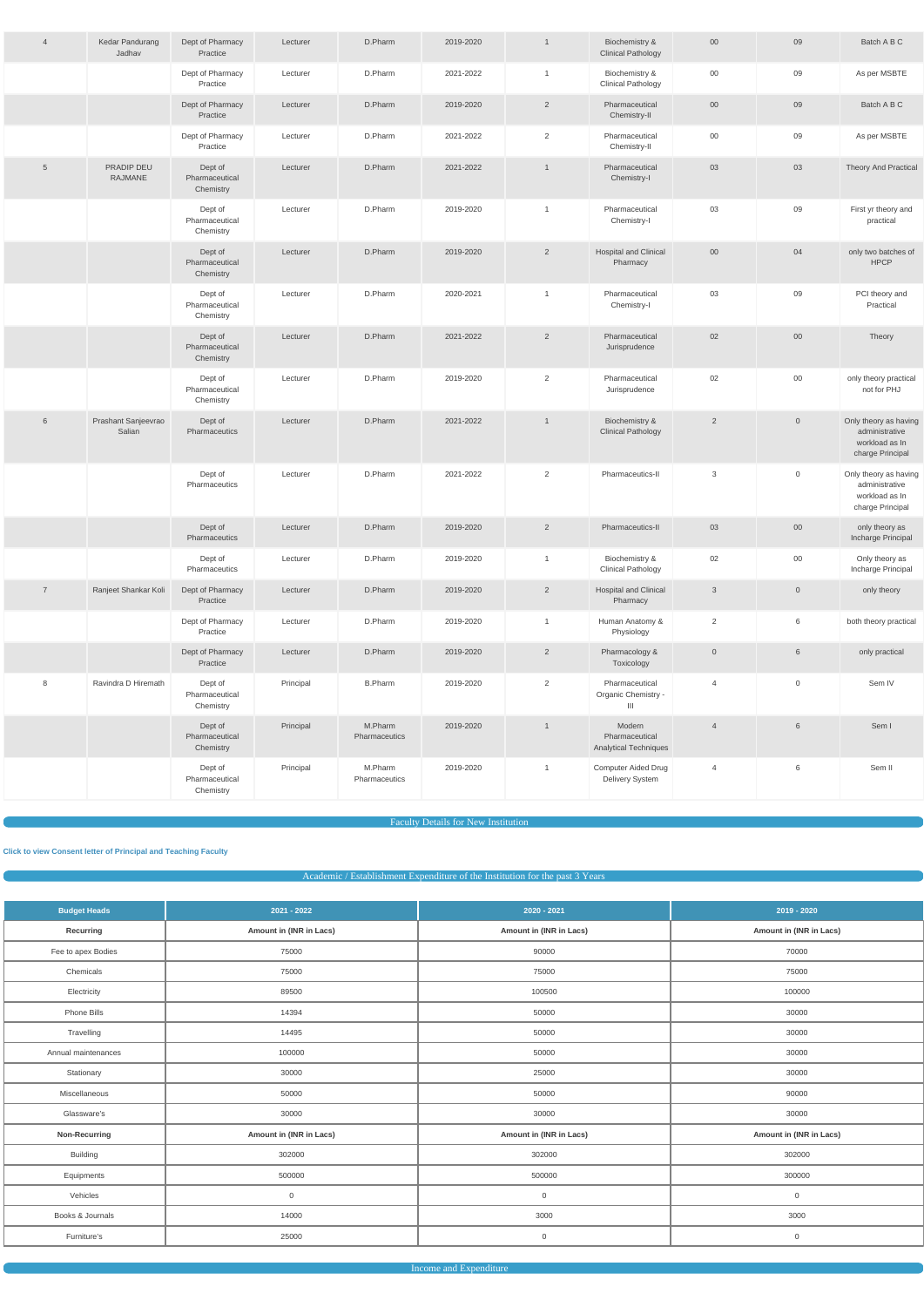|                      | <b>INCOME</b>   |                             | <b>EXPENDITURE</b>         |
|----------------------|-----------------|-----------------------------|----------------------------|
| <b>Particulars</b>   | Amount in (INR) | <b>Particulars</b>          | <b>Amount in (INR)</b>     |
| <b>Grants Govt</b>   | 10154194        | Building                    | 302000                     |
| <b>Grants Others</b> | 633261          | Equipment                   | 500000                     |
| <b>Tution Fee</b>    | 625700          | Others                      | 500000                     |
| <b>Library Fee</b>   | $\mathsf 0$     |                             |                            |
| Sports Fee           | $\mathsf{O}$    |                             | <b>REVENUE EXPENDITURE</b> |
| Uinion Fee           | $\mathsf 0$     | <b>Particulars</b>          | Amount in (INR)            |
| Others               | 33061           | Revenue Exp - Salary        | 10622444                   |
|                      |                 | Maintenance Exp - College   | 500630                     |
|                      |                 | Maintenance Exp - Others    | 41000                      |
|                      |                 | Apex Bodies Fee             | 75000                      |
|                      |                 | Chemicals                   | 75000                      |
|                      |                 | Stationary                  | 30000                      |
|                      |                 | Deposit held by the College | 10363206                   |
|                      |                 | Annual maintenances         | 100000                     |
|                      |                 | Misc.Expenditure            | 64120                      |
|                      |                 | Others                      | 1500000                    |
|                      |                 |                             |                            |

Books

| <b>Course</b> | <b>Titles Required</b> | <b>Titles Available</b> | <b>Volume Required</b> | <b>Volume Available</b> | No of Journals |
|---------------|------------------------|-------------------------|------------------------|-------------------------|----------------|
| D.Pharm       | 200                    | 272                     | 750                    | 3000                    |                |
|               |                        |                         |                        |                         |                |

**Enclose Details of the Journals subscribed** [View](https://dgpm.nic.in/institute/getmongoPdfFile.do?renreceiptid=79d8b3ae-ba6c-49a7-909e-d97d1c273ea7&tablename=bookjournal)

Subject Wise Classification

| Subject                                                                                  | <b>Available Numbers</b> | <b>Available Titles</b> |
|------------------------------------------------------------------------------------------|--------------------------|-------------------------|
| Pharmacognosy                                                                            | 285                      | 18                      |
| <b>Pharmacy Practice</b>                                                                 | $\overline{4}$           | $\overline{2}$          |
| Human anatomy & physiology                                                               | 209                      | 18                      |
| Pharmaceutics (dispensing & general Pharmacy)                                            | 287                      | 13                      |
| Pharmaceutical organic chemistry                                                         | 73                       | 12                      |
| Pharmaceutical inorganic chemistry                                                       | 18                       | $\overline{4}$          |
| Pharmaceutical microbiology                                                              | $\mathbf{3}$             | $\mathbf{3}$            |
| Pathophysiology                                                                          | $\overline{1}$           | $\overline{1}$          |
| Applied biochemistry & clinical chemistry                                                | 149                      | 10                      |
| Pharmacology                                                                             | 153                      | 17                      |
| Pharmaceutical jurisprudence                                                             | 154                      | 12                      |
| Pharmaceutical dosage form                                                               | 12                       | $\overline{2}$          |
| Community pharmacy                                                                       | 186                      | 20                      |
| Clinical pharmacy                                                                        | $\mathbf 0$              | $\mathbf 0$             |
| Hospital pharmacy                                                                        | 151                      | 19                      |
| Pharmacotheraputics                                                                      | 6                        | $\overline{4}$          |
| Pharmaceutical analysis and Quality Assurance                                            | 3                        | 2                       |
| Medicinal chemistry                                                                      | 358                      | 14                      |
| Biology                                                                                  | 50                       | 10                      |
| Computer science or computer application in pharmacy                                     | $\mathsf{O}\xspace$      | $\mathsf{O}\xspace$     |
| Mathematics / statistics                                                                 | $\mathbf 0$              | $\mathbf 0$             |
| <b>Communication Skills</b>                                                              | $\overline{1}$           | $\overline{1}$          |
| Pharmaceutics - Drug Delivery systems, Pharmaceutical Engineering, Regulatory<br>Science | 297                      | 13                      |

## Other Facilities

| <b>Particulars</b>   | <b>Number Required</b> | <b>Number Available</b> |
|----------------------|------------------------|-------------------------|
| Computers            | 10                     | 31                      |
| Printers             |                        |                         |
| Internet facilities  | 4MBPS                  | 50                      |
| Photocopier          |                        |                         |
| Scanner              |                        |                         |
| <b>LCD Projector</b> |                        |                         |

 $P$ G & Ph.D Projects guided by the Faculty Members for the past 3 years  $\sim$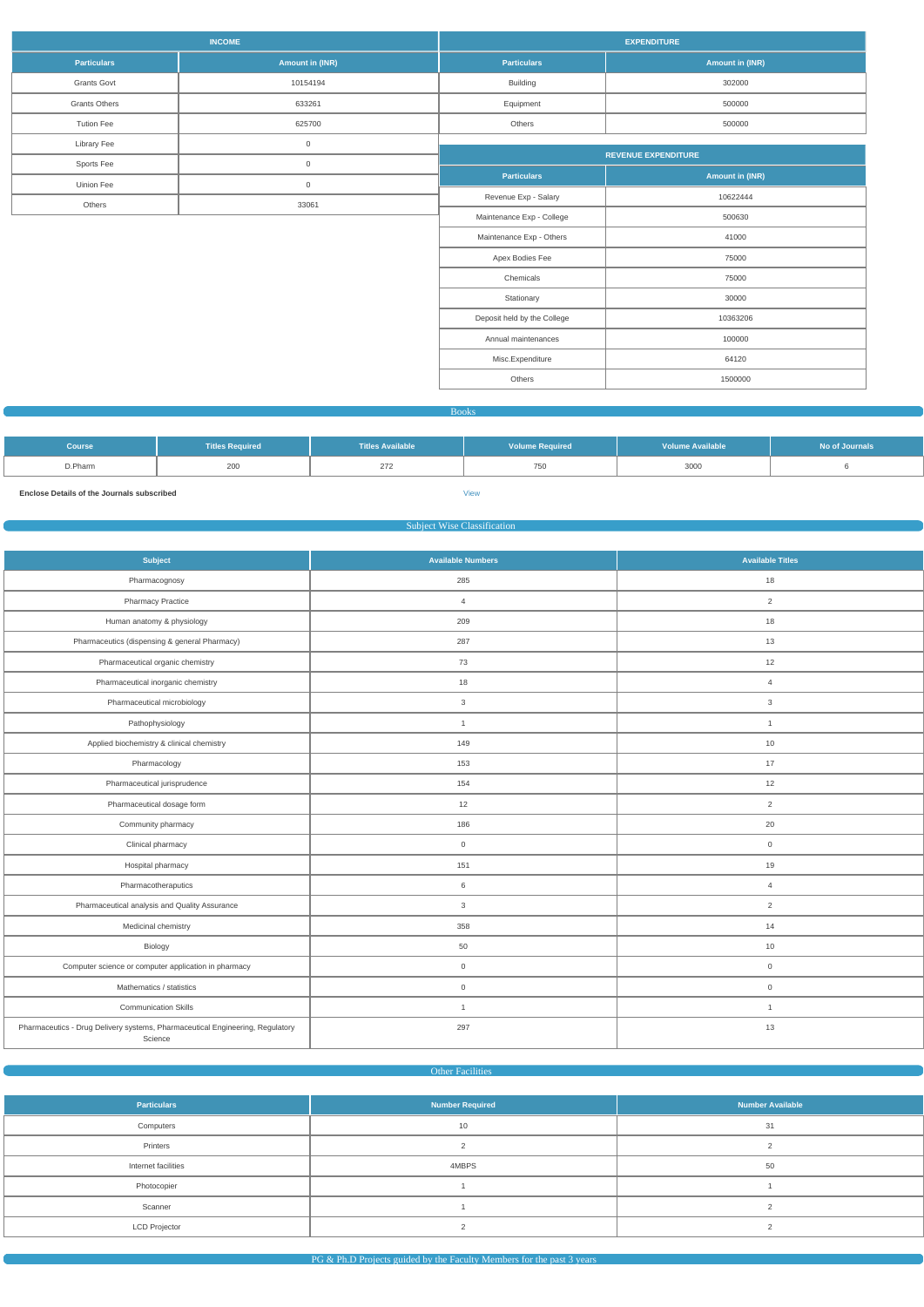| S.No | <b>Name of the Supervisor</b> | Name of the Candidate | <b>Type of Project</b> | Title of the Thesis/Dissertation | <b>Duration (in months)</b> | Year        |
|------|-------------------------------|-----------------------|------------------------|----------------------------------|-----------------------------|-------------|
|      | Nil                           | <b>NII</b>            | PG.                    | <b>NIL</b>                       |                             | 2021 - 2022 |
|      | Nil                           | <b>NII</b>            | PG.                    | <b>NIL</b>                       |                             | 2020 - 2021 |
|      | Nil                           | <b>NII</b>            | PG                     | <b>NIL</b>                       |                             | 2019 - 2020 |

## Projects (Major/Minor Projects) completed for the past 3 years

| S.No | Name of the Investigator | Title of the project | <b>Duration (in months)</b> | <b>Sanctioned Amount</b> | <b>Funding Agency</b> | Year        |
|------|--------------------------|----------------------|-----------------------------|--------------------------|-----------------------|-------------|
|      | <b>NIL</b>               | nil                  |                             |                          | <b>NIL</b>            | 2020 - 2021 |
|      | <b>NIL</b>               | nil                  |                             |                          | <b>NIL</b>            | 2021 - 2022 |
|      | <b>NIL</b>               | <b>NIL</b>           | υv                          |                          | <b>NIL</b>            | 2019 - 2020 |

#### **On Going Projects (Major / Minor)**

| S.No | <b>Name of the Faculty</b> | Title of the Projects | Duration (in days) | <b>Sanctioned Amount</b> | <b>Funded by</b> |
|------|----------------------------|-----------------------|--------------------|--------------------------|------------------|
|      |                            |                       |                    |                          |                  |

Details of Research Collaborations for the past 3 Years

| S.No | Name of Collaborating Organization | <b>Nature Of Collaboration</b> | <b>Outcome of collaboration</b> | Year        |  |
|------|------------------------------------|--------------------------------|---------------------------------|-------------|--|
|      |                                    | Research publication           |                                 | 2021 - 2022 |  |
|      |                                    | Research publication           |                                 | 2020 - 2021 |  |

## Details of Research Publications in Indexed Journals for the past 3 Years

| S.No | <b>Authors</b> | <b>Title</b> | Journal | Volume: Issue; Page Numbers | <b>Impact Factor (Provided by</b><br>JCRfi only) | Year        |
|------|----------------|--------------|---------|-----------------------------|--------------------------------------------------|-------------|
|      |                | nii          |         | - ETH                       | nıl                                              | 2021 - 2022 |
|      |                | nii          |         | nii                         | nil                                              | 2020 - 2021 |

## **Consultancy Services for the past 3 Years Consultancy Services for the past 3 Years**

| S.No | Name of the Individual/Industry | Title of the work | Duration(in days) | Name of the Institution/Industry | <b>Amount Received</b> | Year        |
|------|---------------------------------|-------------------|-------------------|----------------------------------|------------------------|-------------|
|      |                                 | <b>NIL</b>        |                   | NIL                              |                        | 2021 - 2022 |
|      | <b>NIL</b>                      | nıı               |                   |                                  |                        | 2020 - 2021 |
|      | NIL                             | NIL               | 00                | <b>NIL</b>                       | - 00                   | 2019 - 2020 |

| S.No | <b>Title</b> | Filed (Provide Patent Application Number)   \ | Awarded (Provide Patent Grant Number) | Name of the Inventor/s |
|------|--------------|-----------------------------------------------|---------------------------------------|------------------------|
|      |              |                                               |                                       |                        |

**Patents Patents** 

#### **Department wise Equipments**

| S.No           | Name of the Department<br><b>Name of the Equipment</b> |                                                  | <b>Minimum required</b> | Available      | Working        |
|----------------|--------------------------------------------------------|--------------------------------------------------|-------------------------|----------------|----------------|
| $\mathbf{1}$   | Dept of Pharmaceutics                                  | Ampoule sealing machine                          | $\mathbf{1}$            | $\mathbf{1}$   | $\mathbf{1}$   |
| $\overline{2}$ | Dept of Pharmaceutics                                  | Magnetic stirrer 500ml & 1 Litr capacity         | 5                       | 5              | $\,$ 5 $\,$    |
| $\mathbf{3}$   | Dept of Pharmaceutics                                  | Aseptic cabinet                                  | $\mathbf{1}$            | $\mathbf{1}$   | $\mathbf{1}$   |
| $\overline{4}$ | Dept of Pharmaceutics                                  | Tablet coating machine                           | $\mathbf{1}$            | $\mathbf{1}$   | $\overline{1}$ |
| 5              | Dept of Pharmaceutics                                  | Ball mill                                        | $\mathbf{1}$            | $\overline{1}$ | $\mathbf{1}$   |
| 6              | Dept of Pharmaceutics                                  | Double cone blender                              | $\mathbf{1}$            | $\mathbf{1}$   | $\mathbf{1}$   |
| $\overline{7}$ | Dept of Pharmaceutics                                  | Autoclave                                        | $\overline{2}$          | $\overline{2}$ | $\overline{2}$ |
| 8              | Dept of Pharmaceutics                                  | Steam distillation still                         | $\mathbf{1}$            | $\overline{1}$ | $\mathbf{1}$   |
| 9              | Dept of Pharmaceutics                                  | Vacuum pump                                      | 3                       | 3              | 3              |
| 10             | Dept of Pharmaceutics                                  | Standard sieves no. 8, 10, 12, 22, 44, 66,<br>80 | $\mathbf{1}$            | $\overline{1}$ | $\overline{1}$ |
| 11             | Dept of Pharmaceutics                                  | Tablet punching machine                          | $\mathbf{1}$            | $\mathbf{3}$   | $\mathbf{3}$   |
| 12             | Dept of Pharmaceutics                                  | Capsule filling machine                          | $\mathbf{1}$            | $\overline{2}$ | $\overline{2}$ |
| 13             | Dept of Pharmaceutics                                  | Ampoules washing machine                         | $\mathbf{1}$            | $\mathbf{1}$   | $\mathbf{1}$   |
| 14             | Dept of Pharmaceutics                                  | Tablet Disintegration apparatus                  | 2                       | $\overline{2}$ | $\overline{2}$ |
| 15             | Dept of Pharmaceutics                                  | Hardness tester                                  | 5                       | $\mathbf{3}$   | $\mathbf{3}$   |
| 16             | Dept of Pharmaceutics                                  | Friability test apparatus                        | 2                       | $\overline{2}$ | $\overline{2}$ |
| 17             | Dept of Pharmaceutics                                  | Clarity test apparatus                           | $\mathbf{1}$            | $\mathbf{1}$   | $\mathbf{1}$   |
| 18             | Dept of Pharmaceutics                                  | <b>BOD</b> Incubator                             | $\mathbf{1}$            | $\overline{2}$ | $\overline{2}$ |
| 19             | Dept of Pharmaceutics                                  | Digital pH meter                                 | 5                       | 5              | $\overline{5}$ |
| 20             | Dept of Pharmaceutics                                  | <b>Bulk density</b>                              | $\mathbf{1}$            | $\overline{1}$ | $\mathbf{1}$   |
| 21             | Dept of Pharmaceutics                                  | Hot plate                                        | 5                       | 5              | 5              |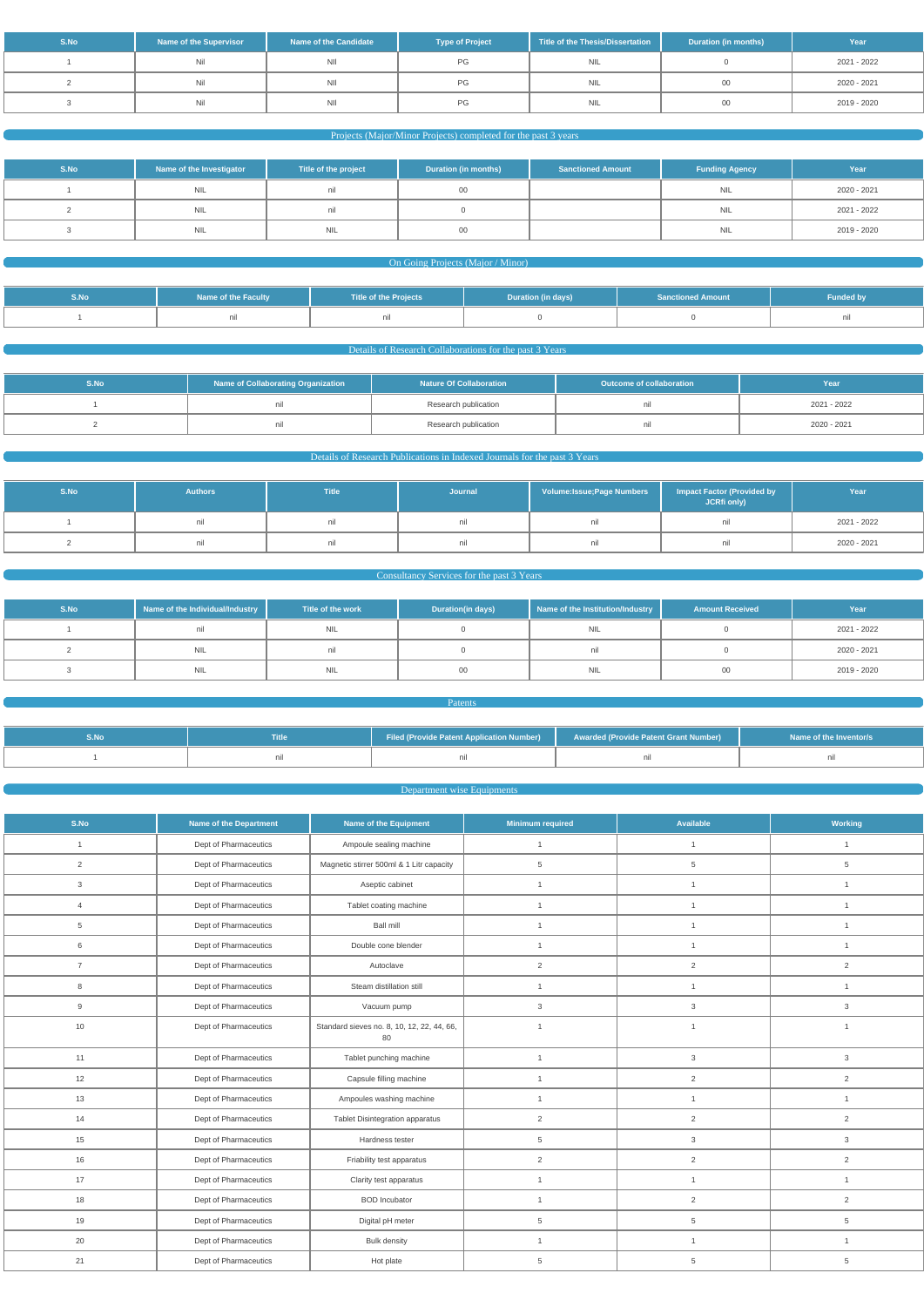| 22       | Dept of Pharmaceutics            | <b>Humidity Chambers</b>                             | $\mathbf{1}$        | $\mathbf{1}$                     | $\mathbf{1}$        |
|----------|----------------------------------|------------------------------------------------------|---------------------|----------------------------------|---------------------|
| 23       | Dept of Pharmaceutics            | Tray dryer                                           | $\mathbf{1}$        | $\mathbf{1}$                     | $\mathbf{1}$        |
| 24       | Dept of Pharmaceutics            | Moisture balance                                     | $\mathbf{1}$        | $\mathbf{1}$                     | $\mathbf{1}$        |
| 25       | Dept of Pharmaceutics            | Water bath                                           | 5                   | 36                               | 36                  |
| 26       | Dept of Pharmaceutics            | Ointment filling machine                             | $\mathbf{1}$        | $\overline{2}$                   | $\overline{c}$      |
| 27       | Dept of Pharmaceutics            | Capsule counter                                      | $\overline{2}$      | $\overline{2}$                   | $\overline{c}$      |
| 28       | Dept of Pharmaceutics            | Homoginizer                                          | 5                   | 5                                | 5                   |
| 29       | Dept of Pharmaceutics            | Digital balance                                      | 5                   | 5                                | 5                   |
| $30\,$   | Dept of Pharmaceutics            | Microscope                                           | 30                  | $30\,$                           | 30                  |
| 31       | Dept of Pharmaceutics            | Stage and eye piece micrometers                      | 30                  | $30\,$                           | 30                  |
| 32       | Dept of Pharmaceutics            | Brookfileld viscometer                               | $\overline{1}$      | $\mathbf{1}$                     | $\mathbf{1}$        |
| 33       | Dept of Pharmaceutics            | Sieve Shaker Machine                                 | $\mathbf{1}$        | $\mathbf{1}$                     | $\mathbf{1}$        |
| 34       | Dept of Pharmaceutics            | <b>Extractive Distillator</b>                        | $\mathbf{1}$        | $\mathbf{1}$                     | $\mathbf{1}$        |
| 35       | Dept of Pharmaceutics            | <b>Mechanical Stirrer</b>                            | 5                   | 5                                | 5                   |
| 36       | Dept of Pharmaceutics            | Suppository mold                                     | 25                  | 32                               | 32                  |
| 37       | Dept of Pharmaceutics            | Ultra Sonicator                                      | $\overline{4}$      | $\overline{4}$                   | $\overline{4}$      |
| 38       | Dept of Pharmaceutics            | Sterility tester                                     | $\mathbf{1}$        | $\mathbf{1}$                     | $\mathbf{1}$        |
| 39       | Dept of Pharmaceutics            | Franz Diffusion cell                                 | 5                   | $5\phantom{.0}$                  | $\overline{5}$      |
| 40       | Dept of Pharmaceutics            | Hot Air Oven                                         | 5                   | 5                                | 5                   |
| 41       | Dept of Pharmaceutics            | Tablet Dissolution test apparatus                    | $\overline{2}$      | $\overline{2}$                   | $\overline{2}$      |
| 42       | Dept of Pharmaceutics            | Mortar and Pestle                                    | 40                  | 40                               | 40                  |
| 43       | Dept of Pharmaceutics            | Milli Pore Filter                                    | $\mathbf{1}$        | 1                                | $\mathbf{1}$        |
| 44       | Dept of Pharmaceutics            | Vacuum Distillator                                   | $\overline{2}$      | $\overline{2}$                   | 2                   |
|          | Dept of Pharmaceutics            | Desiccators                                          |                     |                                  |                     |
| 45<br>46 | Dept of Pharmaceutics            | Refrigerator                                         | 5<br>$\overline{2}$ | 5                                | 5<br>$\overline{2}$ |
| 47       |                                  |                                                      | $\overline{2}$      | $\overline{c}$<br>$\overline{2}$ | $\overline{2}$      |
|          | Dept of Pharmaceutics            | Tincture press                                       |                     |                                  |                     |
| 48       | Dept of Pharmaceutics            | Centrifuge                                           | $\overline{2}$      | $\overline{2}$                   | $\overline{2}$      |
| 49       | Dept of Pharmaceutics            | Colony Counter                                       | $\mathbf{1}$        | $\mathbf{1}$                     | $\mathbf{1}$        |
| 50       | Dept of Pharmaceutics            | Antibiotic Zone Rader                                | $\mathbf{1}$        | $\mathbf{1}$                     | $\mathbf{1}$        |
| 51       | Dept of Pharmaceutics            | Laminar Air Flow                                     | $\mathbf{1}$        | $\mathbf{1}$                     | $\mathbf{1}$        |
| 52       | Dept of Pharmaceutics            | Micropipette single & Multi Channeled                | $\overline{4}$      | $\overline{4}$                   | $\overline{4}$      |
| 53       | Dept of Pharmaceutics            | UV Cabinet                                           | $\overline{2}$      | $\overline{2}$                   | $\overline{2}$      |
| 54       | Dept of Pharmaceutical Chemistry | Refractometer                                        | $\mathbf{1}$        | $\mathbf{1}$                     | $\mathbf{1}$        |
| 55       | Dept of Pharmaceutical Chemistry | Polarimeter                                          | $\mathbf{1}$        | $\mathbf{1}$                     | $\mathbf{1}$        |
| 56       | Dept of Pharmaceutical Chemistry | Photoelectric colorimeter                            | $\mathbf{1}$        | $\mathbf{1}$                     | $\mathbf{1}$        |
| 57       | Dept of Pharmaceutical Chemistry | Atomic model set                                     | $\overline{2}$      | $\overline{2}$                   | $\overline{2}$      |
| 58       | Dept of Pharmaceutical Chemistry | Electronic balance                                   | $\overline{2}$      | $\overline{2}$                   | 2                   |
| 59       | Dept of Pharmaceutical Chemistry | Periodic table chart                                 | Adequate            | $\mathbf{1}$                     | $\mathbf{1}$        |
| 60       | Dept of Pharmaceutical Chemistry | Hot plates                                           | 8                   | $\bf8$                           | 8                   |
| 61       | Dept of Pharmaceutical Chemistry | Oven                                                 | 5                   | $\,$ 5 $\,$                      | $\overline{5}$      |
| 62       | Dept of Pharmaceutical Chemistry | Refrigerator                                         | $\overline{2}$      | $\overline{2}$                   | 2                   |
| 63       | Dept of Pharmaceutical Chemistry | Analytical Balances for demonstration                | 5                   | $5\phantom{.0}$                  | $\,$ 5 $\,$         |
| 64       | Dept of Pharmaceutical Chemistry | Digital balance 10mg sensitivity                     | 5                   | 5                                | 5                   |
| 65       | Dept of Pharmaceutical Chemistry | Suction pumps                                        | 5                   | $5\phantom{.0}$                  | $\overline{5}$      |
| 66       | Dept of Pharmaceutical Chemistry | Muffle Furnace                                       | $\overline{2}$      | $\overline{2}$                   | $\overline{2}$      |
| 67       | Dept of Pharmaceutical Chemistry | <b>Mechanical Stirrers</b>                           | 5                   | $5\phantom{.0}$                  | $\overline{5}$      |
| 68       | Dept of Pharmaceutical Chemistry | Magnetic Stirrers with Thermostat                    | 10                  | $10$                             | 10                  |
| 69       | Dept of Pharmaceutical Chemistry | Vacuum Pump                                          | $\overline{2}$      | $\overline{2}$                   | $\overline{2}$      |
| 70       | Dept of Pharmaceutical Chemistry | Digital pH meter                                     | 5                   | $\,$ 5 $\,$                      | 5                   |
| 71       | Dept of Pharmaceutical Chemistry | Microwave Oven                                       | $\overline{2}$      | $\overline{2}$                   | $\overline{2}$      |
| 72       | Dept of Pharmaceutical Chemistry | <b>Distillation Unit</b>                             | $\overline{2}$      | $\overline{2}$                   | $\overline{2}$      |
| 73       | Dept of Pharmaceutical Chemistry | Arsenic Limit Test Apparatus                         | 20                  | 20                               | 20                  |
| 74       | Dept of Pharmaceutical Chemistry | Reflux flask and condenser double / triple<br>necked | 20                  | $20\,$                           | 20                  |
| 75       | Dept of Pharmaceutical Chemistry | Nessler's Cylinders                                  | 50                  | 55                               | 55                  |
| 76       | Dept of Pharmaceutical Chemistry | Reflux flask and condenser single Necked             | 25                  | 25                               | 25                  |
| 77       | Dept of Pharmaceutical Chemistry | Electronic water bath(12 holes)                      | $\,$ 5 $\,$         | $5\phantom{.0}$                  | $\,$ 5 $\,$         |
| 78       | Dept of Pharmaceutical Chemistry | Copper water bath                                    | 25                  | 25                               | 25                  |
| 79       | Dept of Pharmaceutical Chemistry | Colorimeter                                          | $\mathbf{1}$        | $\mathbf{1}$                     | $\mathbf{1}$        |
| 80       | Dept of Pharmaceutical Chemistry | UV- Visible Spectrophotometer                        | $\mathbf{1}$        | $\mathbf{1}$                     | $\mathbf{1}$        |
| 81       | Dept of Pharmaceutical Chemistry | Flourimeter                                          | $\mathbf{1}$        | $\mathbf{1}$                     | $\mathbf{1}$        |
|          |                                  |                                                      |                     |                                  |                     |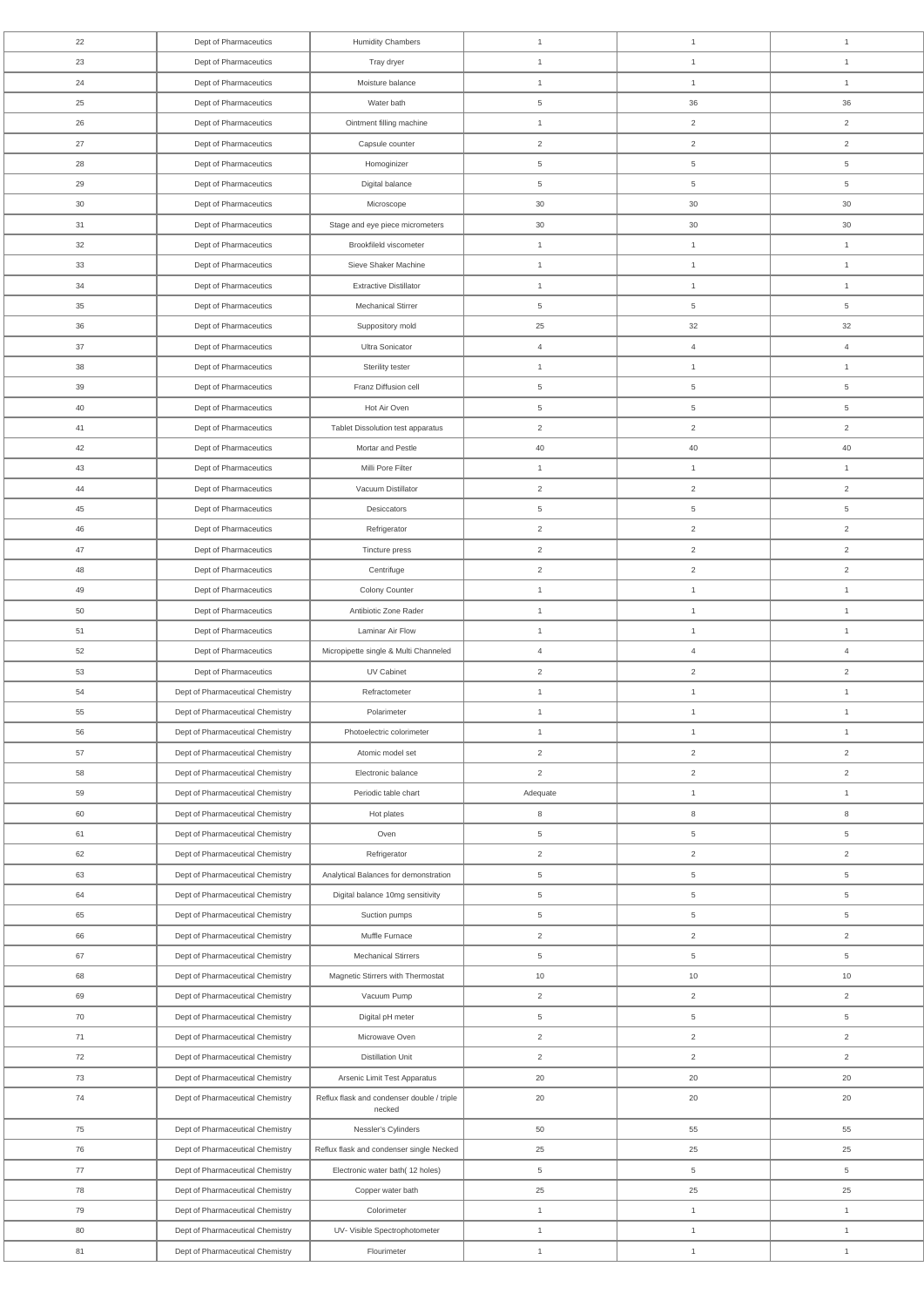| 82  | Dept of Pharmaceutical Chemistry | Digital Balance (1mg sensitivity)                  | $\overline{1}$ | $\mathbf{1}$        | $\mathbf{1}$        |
|-----|----------------------------------|----------------------------------------------------|----------------|---------------------|---------------------|
| 83  | Dept of Pharmaceutical Chemistry | Nephelo Turbidity meter                            | $\overline{1}$ | $\overline{1}$      | $\overline{1}$      |
| 84  | Dept of Pharmaceutical Chemistry | Flame Photometer                                   | $\overline{1}$ | $\overline{1}$      | $\overline{1}$      |
| 85  | Dept of Pharmaceutical Chemistry | Potentiometer                                      | $\overline{1}$ | $\overline{1}$      | $\overline{1}$      |
| 86  | Dept of Pharmaceutical Chemistry | Conductivity meter                                 | $\overline{1}$ | $\mathbf{3}$        | $\mathbf{3}$        |
| 87  | Dept of Pharmaceutical Chemistry | HPLC                                               | $\overline{1}$ | $\mathbf{1}$        | $\mathbf{1}$        |
| 88  | Dept of Pharmaceutical Chemistry | HPTLC (Desirable)                                  | $\mathbf{1}$   | $\overline{0}$      | $\overline{0}$      |
| 89  | Dept of Pharmaceutical Chemistry | Atomic Absorption and Emission                     | $\overline{1}$ | $\mathsf{O}\xspace$ | $\mathsf{O}\xspace$ |
|     |                                  | spectrophotometer (Desirable)                      |                |                     |                     |
| 90  | Dept of Pharmaceutical Chemistry | <b>Biochemistry Analyzer (Desirable)</b>           | $\overline{1}$ | $\mathbf 0$         | $\mathbf 0$         |
| 91  | Dept of Pharmaceutical Chemistry | Carbon, Hydrogen, Nitrogen Analyzer<br>(Desirable) | $\overline{1}$ | $\mathsf{O}\xspace$ | $\boldsymbol{0}$    |
| 92  | Dept of Pharmaceutical Chemistry | Deep Freezer (Desirable)                           | $\overline{1}$ | $\mathsf{O}\xspace$ | $\mathsf{O}\xspace$ |
| 93  | Dept of Pharmaceutical Chemistry | Ion-Exchanger                                      | $\overline{1}$ | $\mathbf{1}$        | $\overline{1}$      |
| 94  | Dept of Pharmaceutical Chemistry | Lyophilizer (Desirable)                            | $\overline{1}$ | $\mathbf 0$         | $\overline{0}$      |
| 95  | Dept of Pharmacology             | Microscopes                                        | 20             | 20                  | 20                  |
| 96  | Dept of Pharmacology             | Haemocytometer with Micropipettes                  | 20             | 29                  | 29                  |
| 97  | Dept of Pharmacology             | Sahli's haemocytometer                             | 20             | 30                  | $30\,$              |
| 98  | Dept of Pharmacology             | Hutchinson's spirometer                            | $\mathbf{1}$   | $\mathbf{1}$        | $\mathbf{1}$        |
| 99  | Dept of Pharmacology             | Spygmomanometer                                    | 10             | 10                  | 10                  |
| 100 | Dept of Pharmacology             | Stethoscope                                        | 10             | 10                  | 10                  |
| 101 | Dept of Pharmacology             | Different Contraceptive Devices and                | $\overline{1}$ | $\overline{2}$      | $\overline{2}$      |
|     |                                  | Models                                             |                |                     |                     |
| 102 | Dept of Pharmacology             | Pregnancy diagnosis kit                            | $\mathbf{1}$   | $\overline{1}$      | $\mathbf{1}$        |
| 103 | Dept of Pharmacology             | Mercury thermometer                                | 10             | 18                  | 18                  |
| 104 | Dept of Pharmacology             | Cell analyzer                                      | $\mathbf{1}$   | $\overline{1}$      | $\overline{1}$      |
| 105 | Dept of Pharmacology             | Permanent Slides for various tissues               | $\mathbf{1}$   | 50                  | 50                  |
| 106 | Dept of Pharmacology             | Models for various organs                          | $\mathbf{1}$   | 17                  | 17                  |
| 107 | Dept of Pharmacology             | Specimen for various organs and systems            | $\mathbf{1}$   | $\mathsf{O}\xspace$ | $\overline{0}$      |
| 108 | Dept of Pharmacology             | Skeleton and bones                                 | $\overline{1}$ | $\overline{2}$      | $\overline{2}$      |
| 109 | Dept of Pharmacology             | Muscle electrodes                                  | $\overline{1}$ | $\overline{1}$      | $\mathbf{1}$        |
| 110 | Dept of Pharmacology             | Lucas moist chamber                                | $\overline{1}$ | $\mathbf{1}$        | $\mathbf{1}$        |
| 111 | Dept of Pharmacology             | Myographic lever                                   | $\mathbf{1}$   | $10$                | $10$                |
| 112 | Dept of Pharmacology             | Stimulator                                         | $\mathbf{1}$   | $\mathbf{1}$        | $\overline{1}$      |
| 113 | Dept of Pharmacology             | Centrifuge                                         | $\mathbf{1}$   | $\mathbf{1}$        | $\overline{1}$      |
| 114 | Dept of Pharmacology             | Sherrington's kymograph machine /<br>polyrite      | 10             | $10\,$              | 10                  |
| 115 | Dept of Pharmacology             | Sherrington drum                                   | $10$           | $10$                | $10$                |
| 116 | Dept of Pharmacology             | Perspex bath assembly (single unit)                | 10             | 10                  | 10                  |
| 117 | Dept of Pharmacology             | Aerators                                           | 10             | $10$                | 10                  |
| 118 | Dept of Pharmacology             | Software packages for experiment                   | $\mathbf{1}$   | $\mathbf{1}$        | $\mathbf{1}$        |
| 119 | Dept of Pharmacology             | Standard graph of various drug                     | Adequate       | $\overline{1}$      | $\mathbf{1}$        |
| 120 | Dept of Pharmacology             | Actophotometer                                     | $\mathbf{1}$   | $\overline{1}$      | $\mathbf{1}$        |
| 121 | Dept of Pharmacology             | Rotarod                                            | $\mathbf{1}$   | $\mathbf{1}$        | $\mathbf{1}$        |
| 122 | Dept of Pharmacology             | Pole climbing apparatus                            | $\mathbf{1}$   | $\overline{1}$      | $\mathbf{1}$        |
| 123 | Dept of Pharmacology             | Analgesiometer (eddy's hot plate and               | $\overline{1}$ | $\overline{1}$      | $\overline{1}$      |
|     |                                  | radiant heat methods)                              |                |                     |                     |
| 124 | Dept of Pharmacology             | Convulsiometer                                     | $\mathbf{1}$   | $\mathbf{1}$        | $\mathbf{1}$        |
| 125 | Dept of Pharmacology             | Plethysmograph                                     | $\mathbf{1}$   | $\overline{1}$      | $\mathbf{1}$        |
| 126 | Dept of Pharmacology             | Digital pH meter                                   | $\mathbf{1}$   | $\mathbf{1}$        | $\overline{1}$      |
| 127 | Dept of Pharmacology             | Histamine chamber                                  | $\overline{1}$ | $\overline{1}$      | $\overline{1}$      |
| 128 | Dept of Pharmacology             | Metabolic cage                                     | $\mathbf{1}$   | $\mathbf{1}$        | $\mathbf{1}$        |
| 129 | Dept of Pharmacology             | Dissection tray & boards                           | $10\,$         | 24                  | 24                  |
| 130 | Dept of Pharmacology             | Stereotaxic apparatus                              | $\mathbf{1}$   | $\mathbf{1}$        | $\mathbf{1}$        |
| 131 | Dept of Pharmacology             | Digital glucometer                                 | $\mathbf{1}$   | $\mathbf{1}$        | $\overline{1}$      |
| 132 | Dept of Pharmacology             | Folin- wu tubes                                    | 60             | 60                  | 60                  |
| 133 | Dept of Pharmacology             | Hemostatic artery forceps                          | $10$           | 10                  | 10                  |
| 134 | Dept of Pharmacology             | Levers, cannula                                    | $20\,$         | $20\,$              | 20                  |
| 135 | Dept of Pharmacology             | Hypodermic syringes & needles Size<br>15,24,26G    | $20\,$         | 20                  | 20                  |
| 136 | Dept of Pharmacognosy            | Compound Microscope                                | $30\,$         | 30                  | $30\,$              |
| 137 | Dept of Pharmacognosy            | <b>Dissecting Microscope</b>                       | $30\,$         | 30                  | 30                  |
| 138 | Dept of Pharmacognosy            | Projection Microscope                              | $\overline{2}$ | $\overline{2}$      | $\overline{2}$      |
| 139 | Dept of Pharmacognosy            | <b>Binocular Microscope</b>                        | $\mathbf{1}$   | $\mathbf{1}$        | $\mathbf{1}$        |
|     |                                  |                                                    |                |                     |                     |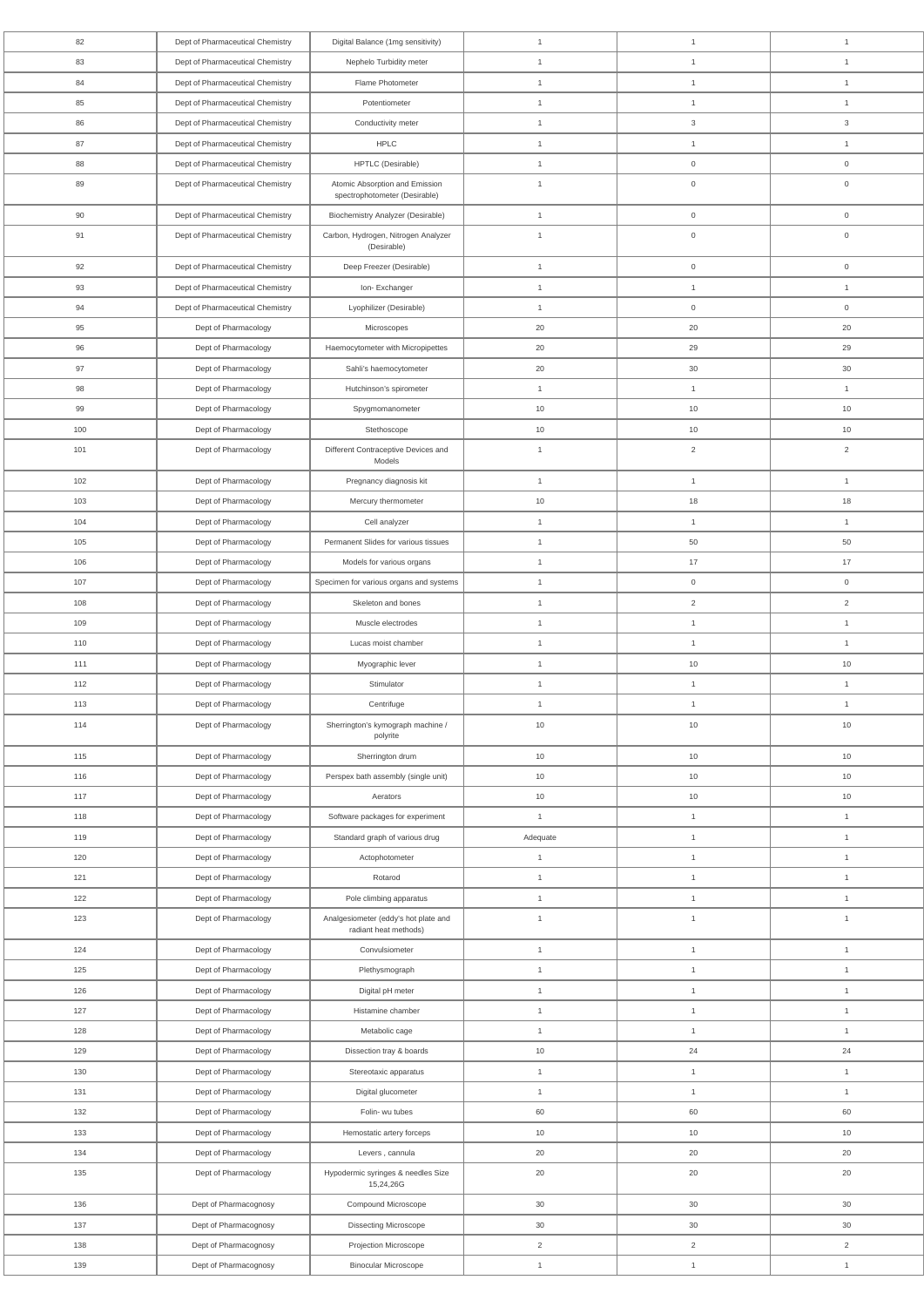| 140 | Dept of Pharmacognosy     | <b>Polarized Microscope</b>                                     | $\mathbf{1}$   | $\mathbf{1}$   | $\mathbf{1}$   |  |
|-----|---------------------------|-----------------------------------------------------------------|----------------|----------------|----------------|--|
| 141 | Dept of Pharmacognosy     | Electronic Digital balance                                      | $\overline{2}$ | $\overline{2}$ | $\overline{2}$ |  |
| 142 | Dept of Pharmacognosy     | Autoclave                                                       | $\overline{2}$ | $\overline{a}$ | $\overline{2}$ |  |
| 143 | Dept of Pharmacognosy     | Hot air oven                                                    | $\overline{2}$ | $\overline{2}$ | $\overline{2}$ |  |
| 144 | Dept of Pharmacognosy     | Refrigerator                                                    | $\mathbf{1}$   | $\mathbf{1}$   | $\mathbf{1}$   |  |
| 145 | Dept of Pharmacognosy     | Zone reader                                                     | $\mathbf{1}$   | $\mathbf{1}$   | $\mathbf{1}$   |  |
| 146 | Dept of Pharmacognosy     | Digital pH Meter                                                | $\mathbf{1}$   | $\mathbf{1}$   | $\mathbf{1}$   |  |
| 147 | Dept of Pharmacognosy     | Colorimeter                                                     | $\mathbf{1}$   | $\mathbf{1}$   | $\mathbf{1}$   |  |
| 148 | Dept of Pharmacognosy     | Sterility testing unit                                          | $\mathbf{1}$   | $\mathbf{1}$   | $\mathbf{1}$   |  |
| 149 | Dept of Pharmacognosy     | Camera lucida                                                   | 20             | 20             | 20             |  |
| 150 | Dept of Pharmacognosy     | Eye piece micrometer                                            | 20             | 20             | 20             |  |
| 151 | Dept of Pharmacognosy     | Stage micrometer                                                | 20             | 20             | 20             |  |
| 152 | Dept of Pharmacognosy     | Muffle furnace                                                  | $\mathbf{1}$   | $\mathbf{1}$   | $\mathbf{1}$   |  |
| 153 | Dept of Pharmacognosy     | Moisture balance                                                | $\mathbf{1}$   | $\mathbf{1}$   | $\mathbf{1}$   |  |
| 154 | Dept of Pharmacognosy     | Heating Mantles-Small                                           | $\overline{4}$ | $\overline{4}$ | $\overline{4}$ |  |
| 155 | Dept of Pharmacognosy     | Vacuum pump                                                     | $\overline{2}$ | $\overline{2}$ | $\overline{2}$ |  |
| 156 | Dept of Pharmacognosy     | Micropipette single & Multi Channeled                           | $\overline{2}$ | $\overline{c}$ | $\overline{2}$ |  |
| 157 | Dept of Pharmacognosy     | Micro Centrifuge                                                | $\mathbf{1}$   | $\mathbf{1}$   | $\mathbf{1}$   |  |
| 158 | Dept of Pharmacognosy     | Electric water bath                                             | $\overline{4}$ | $\overline{4}$ | $\overline{4}$ |  |
| 159 | Dept of Pharmacognosy     | Hot plate                                                       | $\overline{4}$ | $\overline{4}$ | $\overline{4}$ |  |
| 160 | Dept of Pharmacognosy     | Microtome rotary                                                | $\mathbf{1}$   | $\mathbf{1}$   | $\mathbf{1}$   |  |
| 161 | Dept of Pharmacognosy     | Mixer grinder                                                   | $\overline{2}$ | $\overline{2}$ | $\overline{2}$ |  |
| 162 | Dept of Pharmacognosy     | UV Cabinet                                                      | $\overline{2}$ | $\overline{a}$ | $\overline{2}$ |  |
| 163 | Dept of Pharmacognosy     | Water Distillation unit                                         | $\mathbf{1}$   | $\mathbf{1}$   | $\mathbf{1}$   |  |
| 164 | Dept of Pharmacognosy     | Cutter Mill (Bark and seed grinder)                             | $\mathbf{1}$   | $\mathbf{1}$   | $\mathbf{1}$   |  |
| 165 | Dept of Pharmacognosy     | Medicinal Plant Chart                                           | Adequate       | 10             | 10             |  |
| 166 | Dept of Pharmacognosy     | Models                                                          | Adequate       | 14             | 14             |  |
| 167 | Dept of Pharmacognosy     | Permanent Slide                                                 | Adequate       | $\mathbf{1}$   | $\mathbf{1}$   |  |
| 168 | Dept of Pharmacognosy     | Sonicator                                                       | $\mathbf{1}$   | $\mathbf{1}$   | $\mathbf{1}$   |  |
| 169 | Dept of Pharmacognosy     | Electrophoresis                                                 | $\mathbf{1}$   | $\mathbf{1}$   | $\mathbf{1}$   |  |
| 170 | Dept of Pharmacognosy     | Fermentor                                                       | $\mathbf{1}$   | $\mathbf{1}$   | $\mathbf{1}$   |  |
| 171 | Dept of Pharmacognosy     | Rotary Shaker                                                   | $\mathbf{1}$   | $\mathbf{1}$   | $\mathbf{1}$   |  |
| 172 | Dept of Pharmacy Practice | Autoclave sterilizer                                            | $\mathbf{1}$   | $\mathbf{1}$   | $\mathbf{1}$   |  |
| 173 | Dept of Pharmacy Practice | Hot air oven                                                    | $\mathbf{1}$   | $\mathbf{1}$   | $\mathbf{1}$   |  |
| 174 | Dept of Pharmacy Practice | Membrane filter                                                 | $\mathbf{1}$   | $\mathbf{1}$   | $\mathbf{1}$   |  |
| 175 | Dept of Pharmacy Practice | Centrifuge                                                      | $\mathbf{1}$   | $\mathbf{1}$   | $\mathbf{1}$   |  |
| 176 | Dept of Pharmacy Practice | Filling Machine                                                 | $\mathbf{1}$   | $\mathbf{1}$   | $\mathbf{1}$   |  |
| 177 | Dept of Pharmacy Practice | Sealing Machine                                                 | $\mathbf{1}$   | $\mathbf{1}$   | $\mathbf{1}$   |  |
| 178 | Dept of Pharmacy Practice | Glucometer                                                      | $\mathbf{1}$   | $\mathbf{1}$   | $\mathbf{1}$   |  |
| 179 | Dept of Pharmacy Practice | Sintered glass funnel with complete<br>filtering assemble       | Adequate       | $\overline{7}$ | $\overline{7}$ |  |
| 180 | Dept of Pharmacy Practice | Small disposable membrane filter for IV<br>admixture filtration | Adequate       | $\mathbf{1}$   | $\mathbf{1}$   |  |
| 181 | Dept of Pharmacy Practice | Vacuum pump                                                     | $\mathbf{1}$   | $\mathbf{1}$   | $\mathbf{1}$   |  |
| 182 | Dept of Pharmacy Practice | Surgical dressing                                               | Adequate       | 10             | 10             |  |
| 183 | Dept of Pharmacy Practice | pH meter                                                        | $\mathbf{1}$   | $\mathbf{1}$   | $\mathbf{1}$   |  |
| 184 | Dept of Pharmacy Practice | Blood Pressure Apparatus and<br>stethoscope                     | 10             | $10$           | 10             |  |
| 185 | Dept of Pharmacy Practice | Clinical thermometer                                            | $10$           | 10             | $10$           |  |

# Details of the workshops/ Seminars/ Conferences/ Guest Lectures conducted for the past 3 years

| S.No | <b>Type of Activity</b> | Title of the event                                               | Year        | <b>Duration (in days)</b> | <b>Number of Participants</b> |
|------|-------------------------|------------------------------------------------------------------|-------------|---------------------------|-------------------------------|
|      | Workshop                | Employability Enhancement and Youth Livelihood Program           | 2021 - 2022 |                           | 66                            |
|      | Guest lecture           | Has to Speak up Venereal diseases and sexuality                  | 2021 - 2022 |                           | 120                           |
|      | Guest lecture           | HIV AIDS Awareness Need of the time                              | 2021 - 2022 |                           | 120                           |
|      | Workshop                | Employability Enhancement and Youth Livelihood Program           | 2020 - 2021 | 11                        | 69                            |
|      | Guest lecture           | <b>Current Industrial Practices</b>                              | 2019 - 2020 |                           | 119                           |
| 6    | Guest lecture           | Manufacturing Ayurvedic Formulations                             | 2019 - 2020 |                           | 119                           |
|      | Guest lecture           | Software for retail and wholesale pharmacy to improve efficiency | 2019 - 2020 |                           | 119                           |
| 8    | Guest lecture           | Role of Pharmacist in safe and Effective Medication              | 2019 - 2020 |                           | 119                           |
| 9    | Workshop                | Employability Enhancement and Youth Livelihood Program           | 2019 - 2020 |                           | 56                            |

Details of the workshops/ Seminars/ Conferences/ Guest Lectures Attended for the past 3 years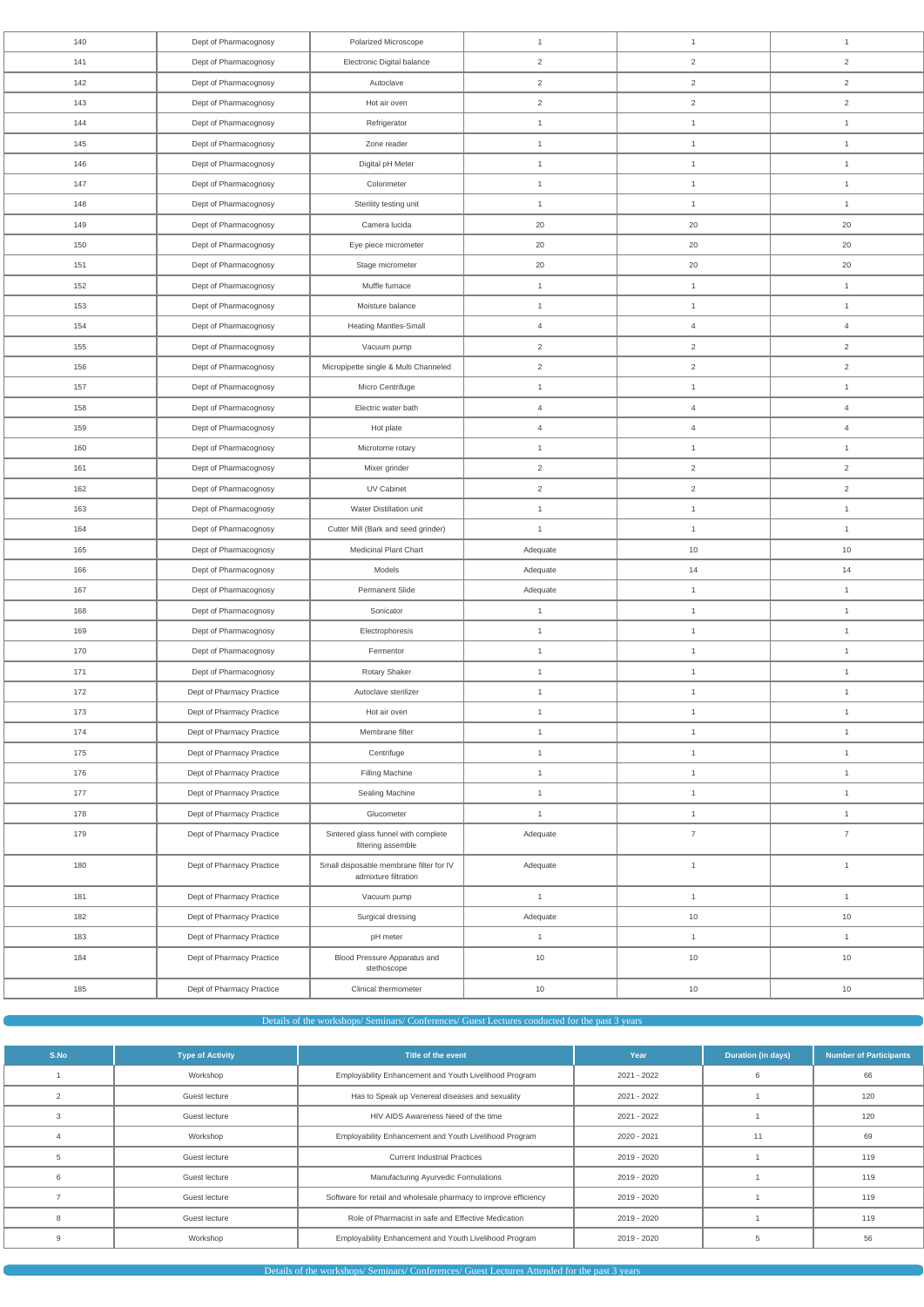| S.No           | <b>Type of Activity</b> | <b>Name of the Faculty</b> | Title of the event                                                             | Year        | <b>Date</b> | <b>Place</b>                                                                                                                             |
|----------------|-------------------------|----------------------------|--------------------------------------------------------------------------------|-------------|-------------|------------------------------------------------------------------------------------------------------------------------------------------|
| -1             | Workshop                | Mr Amit Manohar Belekar    | ORIENTATION ON FY D PHARMACY SYLLABI AS<br>PER ER                              | 2021 - 2022 | 25-10-2021  | Online D Y Patil<br>Deemed to be<br>University SCHOOL<br>OF PHARMACY<br>Sector Nerul E Navi<br>Mumbai                                    |
| $\overline{2}$ | Workshop                | Mr Amit Manohar Belekar    | Industrial Pharmacyl                                                           | 2020 - 2021 | 07-09-2020  | Online Annual<br>Refresher<br>Programme in<br>Teaching by HNBGU<br><b>Garhwal University</b>                                             |
| 3              | Workshop                | Mr Amit Manohar Belekar    | <b>Biomedical Nanotechnology</b>                                               | 2020 - 2021 | 14-09-2020  | Online NPTEL course<br>by IIT Roorkee                                                                                                    |
| $\overline{4}$ | Seminar                 | Mr Amit Manohar Belekar    | National level online webinar on How to create<br>educational videos           | 2020 - 2021 | 10-05-2020  | Knowledge<br>publications and<br>Chemtoons youtube<br>channel                                                                            |
| 5              | Seminar                 | Mr Amit Manohar Belekar    | National level online webinar on How to become a digital<br>influencer         | 2020 - 2021 | 07-06-2020  | Knowledge<br>publications and<br>youtube channel                                                                                         |
| 6              | Workshop                | Mr Amit Manohar Belekar    | Recent trends in Phytopharmaceuticals                                          | 2020 - 2021 | 12-07-2020  | Rajarambapu College<br>of Pharmacy<br>Kasegaon                                                                                           |
| $\overline{7}$ | Workshop                | Mr Amit Manohar Belekar    | Moodle Learning Management System                                              | 2020 - 2021 | 22-06-2020  | Online CIMAGE<br>Professional College<br>Patna                                                                                           |
| 8              | Workshop                | Mr Amit Manohar Belekar    | Effective use of ICT tools in teaching learning process                        | 2020 - 2021 | 08-06-2020  | <b>Online Governement</b><br>Polytechic Malvan                                                                                           |
| 9              | Seminar                 | Mr Amit Manohar Belekar    | Design of Experiments in Pharmaceutical research                               | 2020 - 2021 | 15-05-2020  | Association of<br>Pharmaceutical<br>Teachers of India                                                                                    |
| 10             | Workshop                | Mr Pradip Deu Rajmane      | transforming teaching learning process through modern<br>pedagogical technique | 2019 - 2020 | 10-01-2020  | Online FDP MOOC<br>by Department of<br>Pharmacy<br>Government<br>Polytechnic Jalgaon                                                     |
| 11             | Workshop                | Mr Amit Manohar Belekar    | transforming teaching learning process through modern<br>pedagogical technique | 2019 - 2020 | 10-01-2020  | Online FDP MOOC<br>by Department of<br>Pharmacy<br>Government<br>Polytechnic Jalgaon                                                     |
| 12             | Workshop                | Mr Pradip Deu Rajmane      | Startup Pharma Entrepreneurship Program                                        | 2019 - 2020 | 14-01-2020  | Government College<br>of Pharmacy Karad                                                                                                  |
| 13             | Workshop                | Mr Amit Manohar Belekar    | Startup Pharma Entrepreneurship Program                                        | 2019 - 2020 | 14-01-2020  | Government College<br>of Pharmacy Karad                                                                                                  |
| 14             | Workshop                | Mr Amit Manohar Belekar    | Pedagogical Innovations and research methodology                               | 2019 - 2020 | 01-10-2019  | Annual refresher<br>programme in<br>teaching by Guru<br>Jambeshwar<br>university of Science<br><b>Technology Hisar</b><br>Haryana online |
| 15             | Workshop                | Mr Pradip Deu Rajmane      | Modern Analytical Techniqeues and their pharmaceutical<br>applications         | 2019 - 2020 | 21-12-2019  | Government College<br>of Pharmacy Karad                                                                                                  |
| 16             | Workshop                | Mr Amit Manohar Belekar    | Modern Analytical Techniqeues and their pharmaceutical<br>applications         | 2019 - 2020 | 21-12-2019  | Government College<br>of Pharmacy Karad                                                                                                  |
| 17             | Workshop                | Mr Pradip Deu Rajmane      | Industrial Pharmacy One                                                        | 2019 - 2020 | 22-07-2019  | Online Annual<br>Refresher<br>Programme in<br>Teaching by HNBGU<br><b>Garhwal University</b>                                             |
| 18             | Workshop                | Mr Pradip Deu Rajmane      | Research Methodology Approaches and Techniques                                 | 2019 - 2020 | 12-03-2019  | Government College<br>of Pharmacy Karad                                                                                                  |
| 19             | Workshop                | Mr Amit Manohar Belekar    | Research Methodology Approaches and Techniques                                 | 2019 - 2020 | 12-03-2019  | Government College<br>of Pharmacy Karad                                                                                                  |

| S.No | Name of the Faculty/Student | Title of the paper | Name of the work shop/ Seminars/<br><b>Conferences</b> | Year <b>\</b> | Date <sup>1</sup> | Place | <b>Grant (Amount in INR) received</b><br>from Funding agency |
|------|-----------------------------|--------------------|--------------------------------------------------------|---------------|-------------------|-------|--------------------------------------------------------------|
|      |                             |                    |                                                        | 2021 - 2022   | 22-12-2021        | nil   |                                                              |
|      |                             |                    |                                                        | 2019 - 2020   | 21-12-2019        | nil   | 000                                                          |
|      |                             |                    |                                                        | 2020 - 2021   | 20-01-2021        | nil   | 00                                                           |

## $\blacksquare$  Details of the Extension  $\&$  out reach programs conducted for the past 3 years

| S.No | <b>Name of the Activity</b> | <b>Collaborating Organization</b>      | Year        | No.of Teacher's Participated | No.of Student's Participated |
|------|-----------------------------|----------------------------------------|-------------|------------------------------|------------------------------|
|      | HIV Testing Camp            | Savitribai Phule Hospital Kolhapur     | 2021 - 2022 |                              | 120                          |
|      | Tree plantation at campus   | Karveer Taluka Chemists Association    | 2021 - 2022 |                              |                              |
|      | <b>Blood Donation Camp</b>  | Kolhapur District Chemists Association | 2021 - 2022 |                              |                              |
|      | International Yoga Day      | Self                                   | 2020 - 2021 |                              |                              |
|      | <b>Pharmacy Rally</b>       | Self                                   | 2019 - 2020 |                              | 119                          |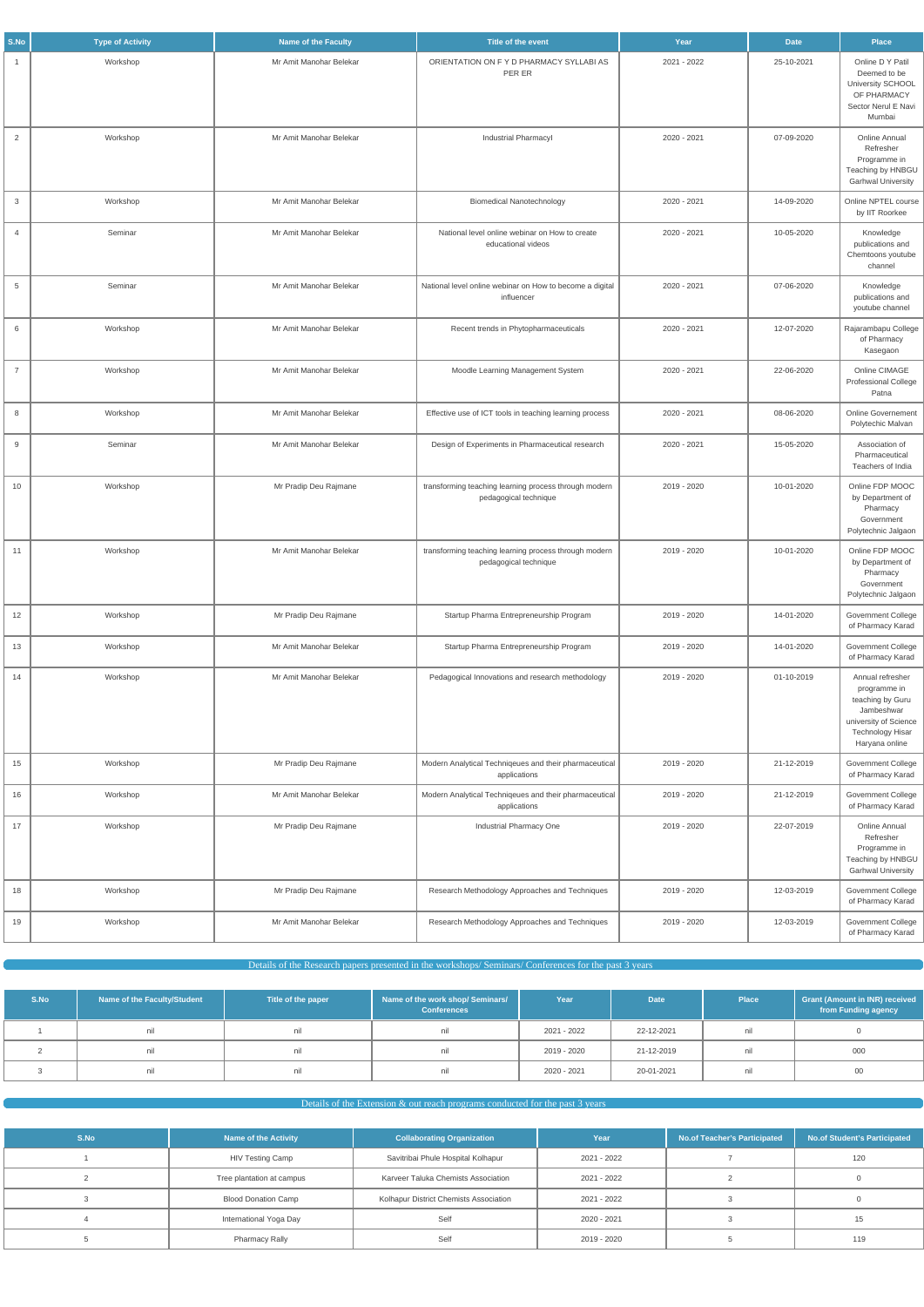|    | Road show about Patient Counseling and<br>Safe Use of drug | Self                                                | 2019 - 2020 | 119 |
|----|------------------------------------------------------------|-----------------------------------------------------|-------------|-----|
|    | <b>Blood Donation Camp</b>                                 | Kolhapur District Chemists Association              | 2019 - 2020 | 10  |
|    | Donation of fruits to orphans                              | Jilha Pariraksha and Anurakshan Sanstha<br>Kolhapur | 2019 - 2020 | 55  |
|    | Donation of material to orphans                            | Jilha Pariraksha and Anurakshan Sanstha<br>Kolhapur | 2019 - 2020 | 55  |
| 10 | Tree plantation at campus                                  | Food and Drug Administration Kolhapur               | 2019 - 2020 | 119 |
| 11 | International Yoga Day                                     | Self                                                | 2019 - 2020 | 55  |
|    |                                                            |                                                     |             |     |

Sports

**Facilities available for conducting sports events Yes Name Mr R S Koli Qualification M Pharmacy Experience (in Years) 5 Details of Physical Director**

| $\mathsf{I}$ s.N $\mathsf{b}$ | <b>Activity</b> | <b>Name of the Activity</b> | Year        | No. of Teacher's Participated | No. of Student's Participated |
|-------------------------------|-----------------|-----------------------------|-------------|-------------------------------|-------------------------------|
|                               | Participated    | nil                         | 2020 - 2021 |                               |                               |
|                               | Participated    | Kabbadi Girls               | 2019 - 2020 |                               |                               |
|                               | Participated    | Kabbadi Boys                | 2019 - 2020 |                               |                               |
|                               | Participated    | Cricket                     | 2019 - 2020 |                               |                               |
|                               | Participated    | Chess                       | 2019 - 2020 |                               |                               |
|                               | Participated    | Throwball                   | 2019 - 2020 |                               |                               |
|                               | Participated    | Volleyball                  | 2019 - 2020 |                               |                               |

| Details of the Anti-Ragging cell                                                   |                                               |                                                                    |                |  |
|------------------------------------------------------------------------------------|-----------------------------------------------|--------------------------------------------------------------------|----------------|--|
|                                                                                    |                                               |                                                                    |                |  |
| Name of the Chairperson of Anti-ragging cell                                       | Dr Ravindra D. Hiremath                       | No. of meeting in a year                                           | $\overline{2}$ |  |
| Is Information provided on website and prospectus of the<br>institute?             | Yes                                           | Case reported in previous years                                    | <b>No</b>      |  |
| If yes, status of the case (Pending/Closed)                                        | <b>Closed</b>                                 |                                                                    |                |  |
| (Copy of the Orders for having Constituted the Committee)                          |                                               | <b>View</b>                                                        |                |  |
|                                                                                    |                                               |                                                                    |                |  |
|                                                                                    | Details of the Gender Sensitization cell      |                                                                    |                |  |
| Name of the Chairperson of Cell                                                    | Dr Ravindra D. Hiremath                       | No. of activities in a year (Workshop/Guest<br>lecture/orientation | -1             |  |
| No. of meeting in a year                                                           | $\overline{2}$                                | Case reported in previous years                                    | <b>No</b>      |  |
| If yes, status of the case (Pending/Closed)                                        | <b>Closed</b>                                 |                                                                    |                |  |
| (Copy of the Orders for having Constituted the Committe as per SAKSHAM Guidelines) |                                               | <b>View</b>                                                        |                |  |
|                                                                                    |                                               |                                                                    |                |  |
|                                                                                    | Details of Anti-discrimination cell           |                                                                    |                |  |
| Name of the Chairperson of Anti-discrimination cell                                | Dr Ravindra D. Hiremath                       | No. of meeting in a year                                           | $\mathbf{2}$   |  |
| Case reported in previous years                                                    | <b>No</b>                                     | If yes, status of the case (Pending/Closed)                        | <b>Closed</b>  |  |
| (Copy of the Orders for having the Constituted the Committee)                      |                                               | <b>View</b>                                                        |                |  |
|                                                                                    |                                               |                                                                    |                |  |
|                                                                                    | Details of Placement and Career Guidance cell |                                                                    |                |  |
| Name of the Placement Officer                                                      | <b>Mr Amit Manohar Belekar</b>                | Mobile Number of the Placement officer                             | 9890730104     |  |
| No. of students Participated                                                       | 20                                            | No. of the Student Placed                                          | $\overline{4}$ |  |

## Details of information available on College website

| Dean/Principal                                                                                                                 | <b>YES</b> | <b>Teaching staff</b>                                                                                                         | <b>YES</b> |
|--------------------------------------------------------------------------------------------------------------------------------|------------|-------------------------------------------------------------------------------------------------------------------------------|------------|
| Affiliated university and its VC & Registrar                                                                                   | <b>YES</b> | List of students admitted category wise (UG & PG) in<br>current and previous years                                            | <b>YES</b> |
| Results of all examinations in previous years                                                                                  | <b>YES</b> | Details of members of the Anti Ragging Committee<br>Members with contact details including landline ph.<br>Mobile, email etc. | <b>YES</b> |
| Details of members of Gender Harassment Committee<br>Members with contact details including landline Ph.<br>mobile, email etc. | <b>YES</b> | Toll free number to report ragging                                                                                            | <b>YES</b> |

**Percentage of placement 1988 1999 <b>1999 1999 1999 1999 1999 1999 1999 1999 1999 1999 1999 1999 1999 1999 1999 1999 1999 1999 1999 1999 1999 1999 1999 1999 1999 1999**

Additional Information

**Availability of equipments as per norms YES Whether the deficiencies pointed in earlier IR have been rectified YES**